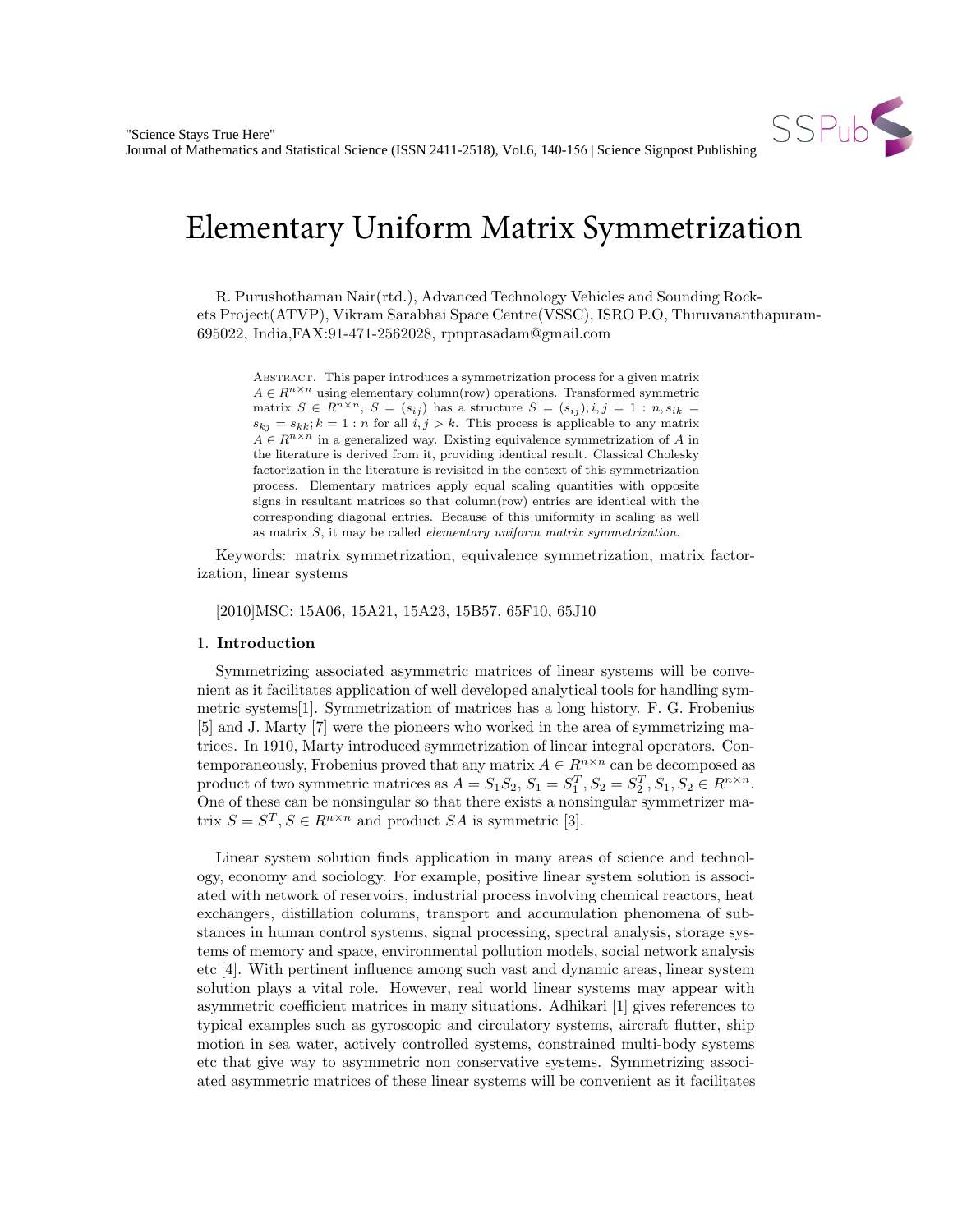#### Elementary Uniform Matrix Symmetrization

extending the application of well developed analytical tools for symmetric systems into such cases.

Frobenious result is known as Tauskky's theorem [3]. Taussky and Zassenhaus [10], and Taussky [9] contributed to strengthen further the fundamentals of symmetrizing a given matrix. Desautels[2] master's thesis discusses basic aspects of symmetrizers of  $A \in R^{n \times n}$ . Such theoretical works were followed by many attempts to numerically compute symmetrizers of a given matrix in 1960s and early part of 1970s. Those previous attempts based on similarity transformation of matrices were proved to be unstable and abandoned [3]. It is reported in [3] that first successful numerical computation of symmetrizers was in 2013 by Frank Uhlig [11,12]. In Uhlig [11] some of those previous unfruitful attempts are discussed. Thus the history of symmetrizing matrices spread across centuries. This underlines the role of other type of equivalence and congruence transformations in this area. Present work is an attempt in this direction.

Adhikari [1] introduced equivalence symmetrization for asymmetric systems in year 2000. Adhikari [1] gives examples of matrices which cannot be symmetrized by Taussky's conditions [3] but is symmetrized by equivalence symmetrization. The motivation behind [1] is that equivalence transformations are the most general class of nonsingular linear transformations. Much generality can be achieved using equivalence symmetrization compared to similarity transformations. In line with this observation of Adhikari, this work is an attempt in symmetrizing a matrix by elementary row and column operations.

Here for a given nonsingular matrix  $A \in \mathbb{R}^{n \times n}$  an equivalent symmetric matrix  $S \in R^{n \times n}$  is derived by applying elementary lower(upper) unit triangular matrices. The matrix  $S = (s_{ij}), i, j = 1 : n$  has a structure,  $s_{ik} = s_{ki} = s_{kk}, k = 1 : n$  for all  $i, j > k$ . Entries of lower and upper triangular blocks are equalized with respective diagonal entries in resultant equivalent matrices. It is proved here that only one of the blocks need be processed to derive S and an equivalent diagonal matrix  $D$  of A. Generally equivalence and congruence transformations require both left and right matrix multiplications as in [1]. Hence this feature of the process is an advantage by reducing processing steps and computations by half of the theoretical requirements for completion. Elementary matrices apply equal scaling quantities with opposite signs. Because of this uniformity in scaling as well as in the structure of  $S$ , it may be called elementary uniform matrix symmetrization. Zero is also a valid scaling quantity of the process and accordingly a pivoting strategy is presented. Equivalence symmetrization in the literature of symmetrizing A into equivalent symmetric matrix  $\tilde{A} \in R^{n \times n}$  is presented in a more generalized way.

When entries of  $D$  are positive, transforming  $A$  into  $S$  and its decomposition are shown to be stable. This is a generalized application of Cholesky factors [6] of symmetric positive definite matrices. When given matrix  $A$  is singular, these singularities are presented with visual patterns. For singular matrix  $A \in R^{n \times n}$ , it is shown that a corresponding symmetric matrix  $S \in R^{n \times n}$  can be derived. Thus it is generalized that A can be always symmetrized into an equivalent symmetric matrix.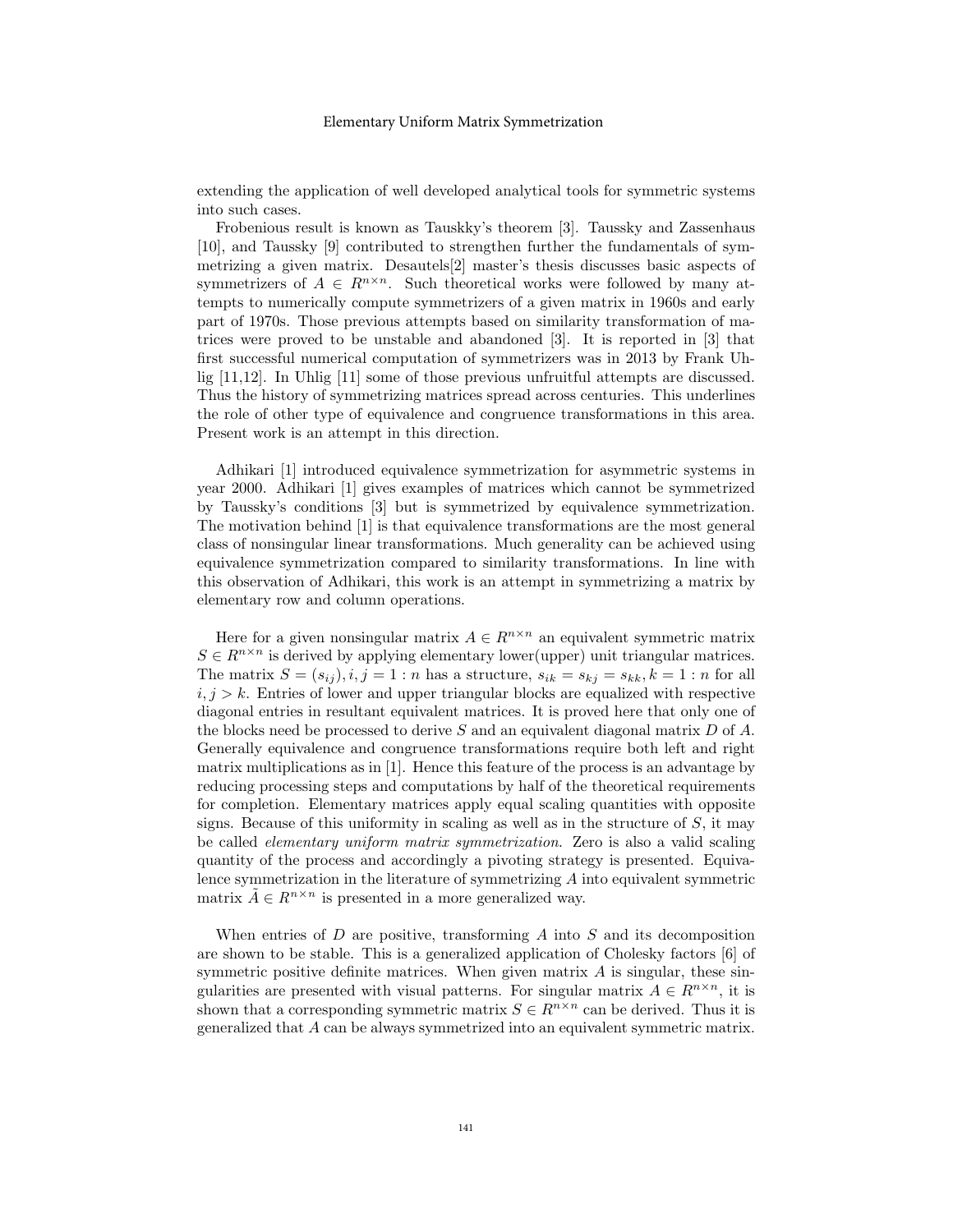The paper is organized as follows. A briefing on classification of symmetrization [1] is presented. Construction of operator triangular matrices, properties of scaling factors, elementary symmetrization process and matrix S are narrated. When A is singular, how the process treats those singularities are discussed. Finally numerical illustration and conclusions are presented.

## 2. Notations and Definitions.

The upper bidiagonal matrix  $B = (b_{ij}); b_{ii} = 1, b_{i-1,i} = -1; b_{ij}=0$  elsewhere,  $i, j = 1 : n$  is denoted by  $bd(1,-1)$ . Its transpose is denoted as  $bd(-1,1)$ . Its inverse matrix  $U(1)$  denotes an upper triangular matrix  $U = (u_{ij}); u_{ij} = 1$  for  $i \leq j$ ;  $i, j = 1 : n$ . Transpose of  $U(1)$  is denoted as  $L(1)$ . An equivalent matrix of  $A \in R^{n \times n}$  is represented as  $\widetilde{A}$  and will be given by  $\widetilde{A} = M_1^T A M_2$  for nonsingular matrices  $M_1, M_2$  of  $R^{n \times n}$ . This transformation is called equivalence transformation. When  $M_1 = M_2$  it is a congruence transformation. When  $M_1^T = M_2^{-1}$  the transformation is called similarity transformation. A square matrix  $K \in R^{n \times n}$  is called an elementary matrix if it is obtained by applying exactly one elementary row(column) operation to the identity matrix,  $I_n$ . Uniformly symmetric matrix  $S \in R^{n \times n}$  is defined as  $S = (s_{ij}); i, j = 1 : n, s_{ik} = s_{kj} = s_{kk}, k = 1 : n$  for all  $i, j > k$ . It is denoted as  $uniform(s_1, s_2,...,s_n); s_i = s_{ii}$ . First supra diagonal entries of  $A = (a_{ij})$  are entries  $a_{i-1,i}$ ;  $i=2,3,...,n$  and first infra diagonal entries are  $a_{i,i-1}$ ; j=2,3,...,n. Resultant matrix of step-r is denoted as  $A_r = (a_{ij}(r)); r = 1 : n-1, ..., 2n-2; i, j = 1 : n$ . Unit lower and upper triangular operator matrices are denoted as  $L_r = (l_{ij}(r))$  and  $U_r = (u_{ij}(r))$  respectively;  $r=1:n-1; i, j = 1:n$ . We call entries of  $L_r(U_r)$  as scaling factors derived out of entries of column(row)-r of  $A_{r-1}$ ; r = 1 : n − 1.

### 3. Classification of Matrix Symmetrization

Taussky and Zassenhaus introduced the concept of symmetrizability of an asymmetric matrix[10]. According to that, for every  $A \in R^{n \times n}$  there is a nonsingular symmetric matrix  $S \in R^{n \times n}$  transforming it into  $A<sup>T</sup>$ . In her later paper Taussky[9] introduced the necessary and sufficient conditions for the symmetrization of  $A \in R^{n \times n}$  as follows: A matrix A is symmetrizable if and only if any one of the following holds:

- i) A is the product of two symmetric matrices, one of which is positive definite.
- ii) A is similar to a symmetric matrix.
- iii) $A^T = S^{-1}AS$  with  $S = S^T \succ 0$ .
- iv) A has real characteristic roots and a full set of characteristic vectors.

Taussky's conditions were derived on the basis of similarity transformation of A and are discussed in  $[1,3,7]$ . But in general, symmetrization of A can also be achieved by other type of transformations such as equivalent[1],  $(A + A^T)/2$ ,  $AA^T$ ,  $A^T A$  etc. Adhikari[1] classified the similarity transformation based symmetrization as first type. He introduced the equivalence transformation based symmetrization and termed it as second type. The second kind of symmetrization is defined as follows:

v) A matrix A is symmetrizable of the second kind if and only if there exist two nonsingular matrices  $L, R$  such that  $\widetilde{A} = L^T A R$  is symmetric.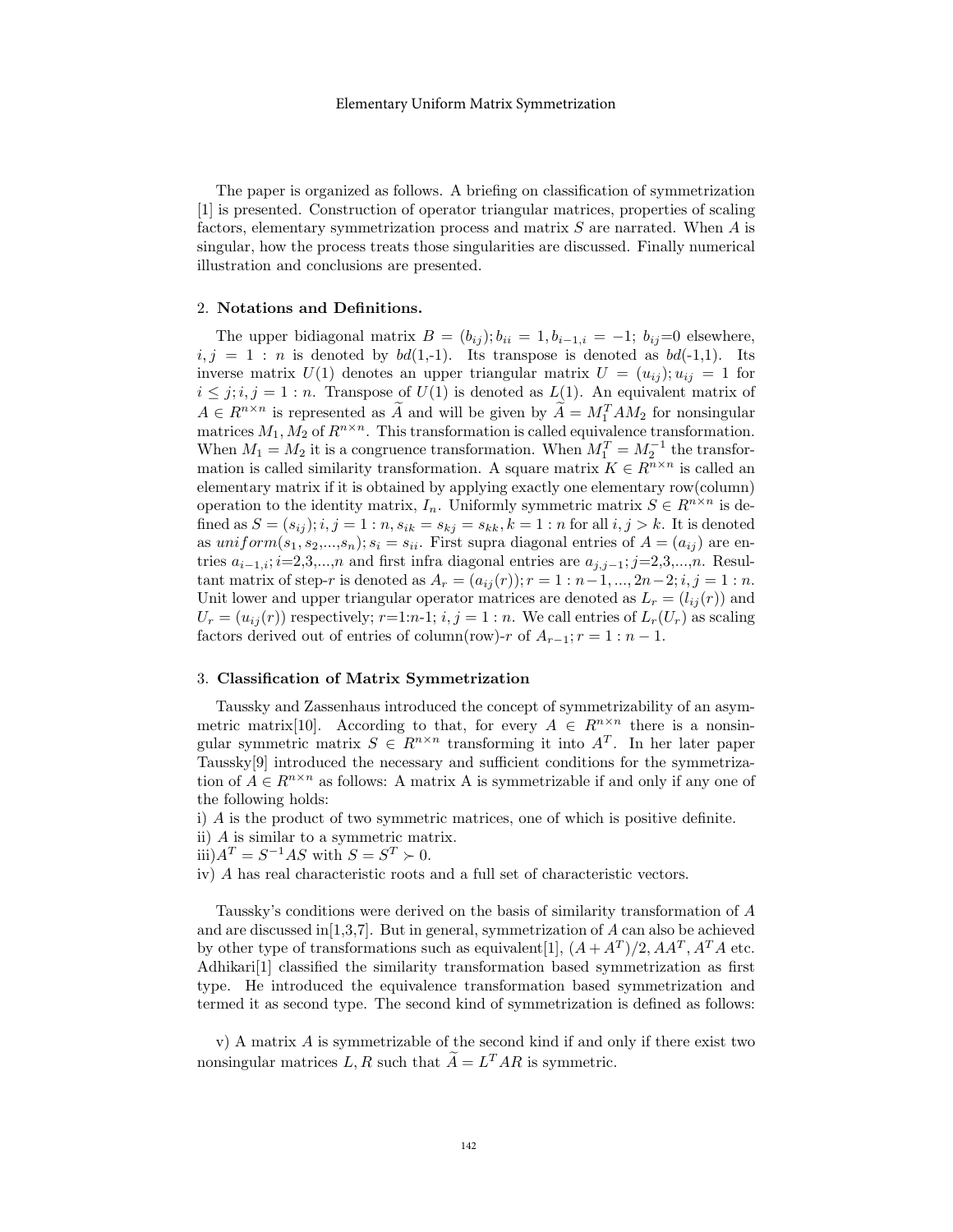This is a more general classification. It includes the first type as a special case,  $L^T = R^{-1} = R^{-T}$ . This elementary symmetrization also is of the second type. Matrices  $L, R$  are nonsingular triangular matrices and are product of elementary matrices.

Later we will prove that this elementary symmetrization is applicable to the whole matrices of  $R^{n \times n}$  in a more generalized way. We relax this requirement for the existence of matrices L and R for equivalence symmetrization by Adhikari<sup>[1]</sup> by deducing it from elementary symmetrization of A.

#### 4. Construction of Operating Triangular Matrices

Time being assume  $A \in R^{n \times n}$  be nonsingular. At step-r, operating matrix  $L_r$  is derived from  $A_r = L_r A_{r-1}$  as a linear system solution for applying into the same system to obtain resultant matrix  $A_r$  of step-r.

Consider step-1. We have  $A_{r-1} = A$ . Now to derive  $A_1$ , we have to construct  $L_1$ . For this we proceed as follows.

$$
A = (a_{ij}); i, j = 1 : n.
$$
\n(4.1)

$$
m_1 = a_{k1}; |a_{k1}| = max(|(a_{i1})|)); i = 1:n.
$$
\n
$$
(4.2)
$$

Exchange rows in A given by (4.1), appropriately such that  $m_1 \neq 0$  in (4.2) and we have

$$
a_{11} = m_1 \tag{4.3}
$$

Compute the  $n-1$  scaling factors  $k_{i1}(1); i = 2:n$  from the equation

$$
k_{i1}(1)m_1 + a_{i1} = m_1; i = 2:n.
$$
\n(4.4)

so that from  $(4.3)$  and  $(4.4)$ , we have

$$
k_{i1}(1) = (a_{11} - a_{i1})/a_{11}; i = 2 : n.
$$
\n
$$
(4.5)
$$

Equations (4.2) and (4.3) represent a pivoting strategy to satisfy  $k_{i1}(1) \in [-1,1]; i =$ 2 : n. Unit lower triangular matrix  $L_1$  derived from unit identity matrix  $I_n =$  $(e_{ij})$ ,  $e_{ii} = 1$ ;  $e_{ij} = 0$ ,  $i \neq j$ ;  $i, j = 1 : n$  can be now defined as below.

$$
L_1 = (l_{ij}(1)) = e_{ij}; i, j = 1 : n.
$$
\n(4.6)

$$
l_{i1}(1) = k_{i1}(1), i = 2 : n; l_{ij}(1) = e_{ij}, elsewhere; i, j = 1 : n.
$$
 (4.7)

With this construction of operating matrix  $L_1$  in (4.6) and (4.7) by applying scaling factors (4.5), we can derive,

$$
A_1 = L_1 A. \tag{4.8}
$$

Thus resultant matrix  $A_1 = (a_{ij}(1))$ ;  $a_{i1}(1) = m_1, i = 1 : n$  is possible as in (4.8). Consider step-2. Let,

$$
m_2 = max(a_{12}(1), a_{22}(1), a_{32}(1), a_{42}(1), ..., a_{n2}(1))
$$
\n(4.9)

$$
l_2 = min(a_{12}(1), a_{22}(1), a_{32}(1), a_{42}(1), ..., a_{n2}(1))
$$
\n(4.10)

It should be such that  $l_2 \neq m_2$  in (4.9),(4.10). Make appropriate row exchanges in  $A_1$  among rows, row-1, row-2, ..., row-n to have

$$
a_{12}(1) = l_2; a_{22}(1) = m_2 \tag{4.11}
$$

(4.11) is the pivoting for step-2. To derive the  $(n-2)$  scaling factors  $k_{i2}(2); i = 3 : n$ for step-2, consider the linear systems of equations for solving.

$$
k_{i1}(2)m_1 + k_{i2}(2)m_1 + m_1 = m_1; i = 3:n.
$$
\n(4.12)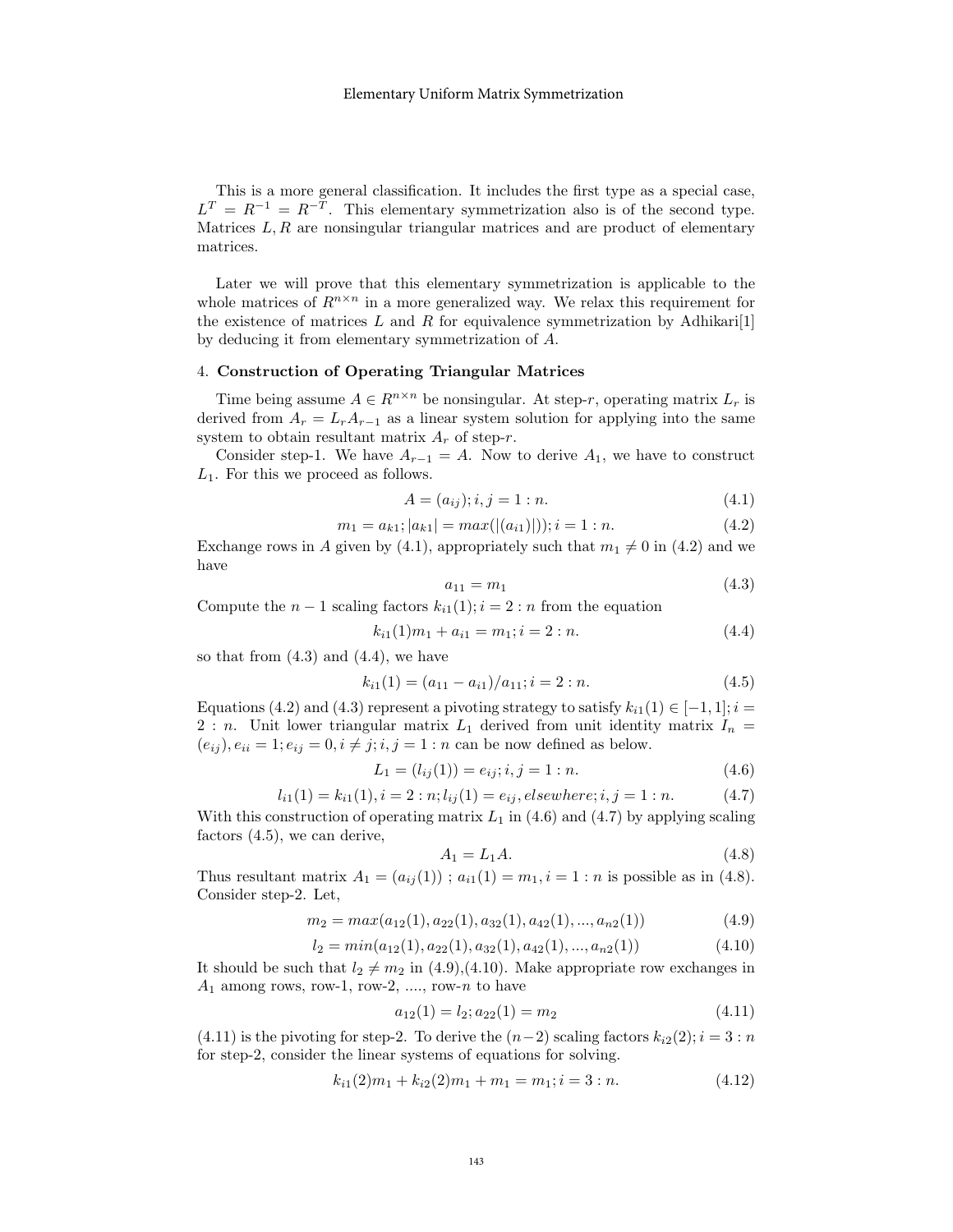$k_{i1}(2)a_{12}(1) + k_{i2}(2)m_2 + a_{i1}(1) = m_2; i = 3:n, a_{12}(1) = l_2, a_{22}(1) = m_2.$  (4.13) Solving system of equations (4.12) and (4.13) we get

$$
k_{i1}(2) = -k_{i2}(2), i = 3:n.
$$
\n(4.14)

$$
k_{i2}(2) = (a_{22}(1) - a_{i2}(1))/(a_{22}(1) - a_{12}(1)); i = 3:n.
$$
 (4.15)

Equations  $(4.9)$ ,  $(4.10)$  and  $(4.11)$  represent a pivoting strategy for step-2 so that  $|k_{i2}(2)| \in [0,1]; i = 3:n$ . Now the required scaling factors for step-2 are computed as in  $(4.14)$  and  $(4.15)$  using  $(4.12)$  and  $(4.13)$ . We can proceed to construct operating matrix  $L_2 = (l_{ij}(2))$ . It is first initialized to  $I_n$  as  $l_{ij}(2) = e_{ij}; i, j = 1, 2, ..., n$ . Now proceed as below.

$$
l_{i1}(2) = -k_{i2}(2); i = 3, 4, ..., n.
$$
\n(4.16)

$$
l_{i2}(2) = k_{i2}(2); i = 3, 4, ..., n.
$$
\n(4.17)

Thus column-1 and column-2 entries of  $L_2$  are updated as in equations (4.16) and  $(4.17)$ . Now we can complete step-2 by applying  $L_2$  to derive resultant matrix  $A_2 = (a_{ij}(2)); i,j = 1,2,...n.$  We have in  $A_2, a_{i1}(2) = m_1; i = 1,2,...n$  and  $a_{i2}(2) =$  $m_2$ ;  $i = 2, 3, 4, \dots n$ .

$$
A_2 = L_2 A_1 \t\t(4.18)
$$

This completes step-2 with the construction of  $A_2$  as in (4.18). This process of maintaining those scaling done with entries of previous columns  $1,2,...,r-1$  at a step- $r$  and scaling entries of current column-r so that they become equal with the diagonal entry  $a_{rr}(r-1)$  of resultant matrix  $A_{r-1}$ , we may call uniformity of entries at step-r. Continuing with this uniformity of entries for step-3, step-4,..., we shall now consider uniformity of entries at step-r. In this step-r also we shall do the row exchanges as in previous steps so that  $|(k_{ir}(r))| \in [0,1], i = r + 1 : r + n$ .

$$
l_r = \min(a_{r-1,r}(r-1), a_{rr}(r-1), ..., a_{n,r}(r-1))
$$
\n(4.19)

$$
m_r = max(a_{r-1,r}(r-1), a_{rr}(r-1), ..., a_{n,r}(r-1))
$$
\n(4.20)

It should be that  $m_r \neq l_r$  in (4.19), (4.20). Exchange rows in  $A_{r-1}$  among row-r-1, row- $r, \ldots, r$ ow- $n$  appropriately so that

$$
a_{r-1,r}(r-1) = l_r \tag{4.21}
$$

$$
a_{rr}(r-1) = m_r \tag{4.22}
$$

(4.21) and (4.22) represent the general pivoting strategy for a setp-r,  $r = 2, 3, \dots n-1$ . For convenience, consider first three linear systems of equations at step-r derived out of equation  $A_r = L_r A_{r-1}$ .

$$
\sum_{j=1}^{r} k_{ij}(r)m_1 + m_1 = m_1; i = r+1, r+2, ..., n.
$$
 (4.23)

$$
k_{i1}(r)a_{12}(r-1) + \sum_{j=2}^{r} k_{ij}(r)m_2 + m_2 = m_2; i = r+1, r+2, ..., n.
$$
 (4.24)

$$
k_{i1}(r)a_{13}(r-1) + k_{i2}(r)a_{23}(r-1) + \sum_{j=3}^{r} k_{ij}(r)m_3 + m_3 = m_3; i = r+1, r+2, ..., n.
$$
\n(4.25)

From system of equations (4.23), we get

$$
\sum_{j=1}^{r} k_{ij}(r) = 0; i = r+1, r+2, ..., n... \tag{4.26}
$$

Using (4.26) we can substitute for  $k_{i1}$ ;  $i = r + 1, r + 2, ..., n$  in equation (4.24) to get the result that

$$
k_{i1}(r) = 0; i = r + 1, r + 2, ..., n \tag{4.27}
$$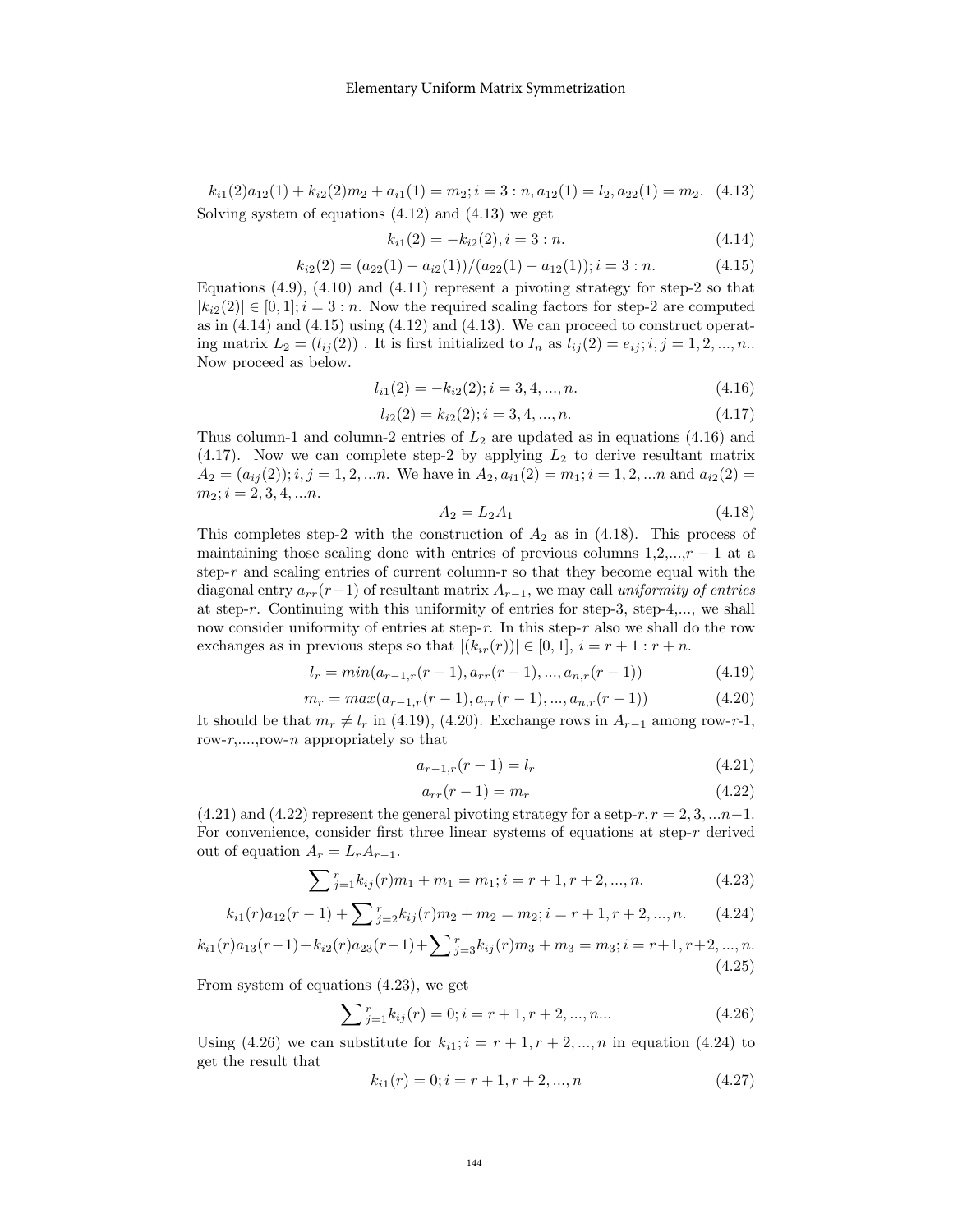Because of (4.27) we get

$$
\sum_{j=2}^{r} k_{ij}(r) = 0; i = r + 1, r + 2, ..., n.
$$
 (4.28)

Applying this results in (4.25) we can see that

$$
k_{i2}(r) = 0; i = r + 1, r + 2, ..., n.
$$
\n(4.29)

Proceeding in this manner, we can get the result

$$
k_{ij}(r) = 0; i = r + 1, r + 2, ..., n; j = 1, 2, ..., r - 2.
$$
\n(4.30)

Thus for step-r as illustrated in  $(4.28)$ ,  $(4.29)$ ,  $(4.30)$ , we need consider only multiplication of  $L_r$  with column-(r-1) and column-r of  $A_{r-1}$ . Linear system of equations corresponding to column- $(r-1)$  of  $A_{r-1}$  will be

$$
k_{i,r-1}(r)m_{r-1} + k_{ir}(r)m_{r-1} + m_{r-1} = m_{r-1}; i = r+1, r+2, ..., n.
$$
 (4.31)

From (4.31), we have

$$
k_{i,r-1}(r) = -k_{ir}(r); i = r+1, r+2, ..., n
$$
\n(4.32)

(4.32) makes it clear that scaling quantities are coupled as equal in magnitude but opposite in sign. The last linear system of equations corresponding to column- $r$  of  $A_{r-1}$  for computing the scaling factors  $k_{ir}(r); i = r+1, r+2, ..., r+n$  will be

$$
k_{i,r-1}(r)a_{r-1,r}(r-1) + k_{ir}(r)m_r + a_{ir}(r-1) = m_r; i = r+1, r+2, ..., n. \tag{4.33}
$$

From equation (4.33) we get

$$
k_{ir}(r) = (m_r - a_{ir}(r-1))/(m_r - a_{r-1,r}(r-1)); i = r+1, r+2, ..., n; a_{r-1,r}(r-1) = l_r, a_{rr}(r-1) = m_r.
$$
\n(4.34)

 $(4.34)$  gives the required scaling quantities for step-r. Now we can construct the unit lower triangular operating matrix  $L_r = (l_{ij}(r)) = e_{ij}; i, j = 1, 2, ..., n$  by updating its column- $r-1$  and column- $r$  as below.

$$
l_{i,r-1}(r) = -k_{ir}(r); i = r+1, r+2, ..., n
$$
\n(4.35)

$$
l_{ir}(r) = k_{ir}(r); i = r + 1, r + 2, ..., n.
$$
\n(4.36)

The last step is to complete uniformity of entries at step- $r$  by deriving the resultant matrix  $A_r$  as

$$
A_r = L_r A_{r-1} \tag{4.37}
$$

Equations (4.35), (4.36) and (4.37) compute the elementary operating matrix  $L_r$ for deriving the resultant matrix  $A_r$  of step-r. We may continue this process with steps,  $r+1$ ,  $r+2$ , ..., $n-1$  to complete uniformity of entries for the lower triangular block as

$$
A_{n-1} = L_{n-1}A_{n-2} \tag{4.38}
$$

We may extend this process as in  $(4.35),(4.36),(4.37)$  and  $(4.38)$  to the upper triangular block also. We should not make any row or column exchanges at this upper block operations as this will affect the uniformity of entries. The pivoting we followed during lower triangular block is an optional strategy to derive absolute values of scaling factors from closed interval  $[0, 1]$ . For upper triangular block, we can construct unit upper triangular matrices  $U_1, U_2, ..., U_{n-1}$  with respective similar structures as transposes of  $L_1, L_2, ..., L_{n-1}$  so that

$$
S = L_{n-1}L_{n-2}....L_2L_1AU_1U_2...U_{n-2}U_{n-1}
$$
\n(4.39)

$$
k_{ij}(n) = (a_{11}(n-1) - a_{1j}(n-1))/a_{11}(n-1); j = 2, 3, ..., n.
$$
 (4.40)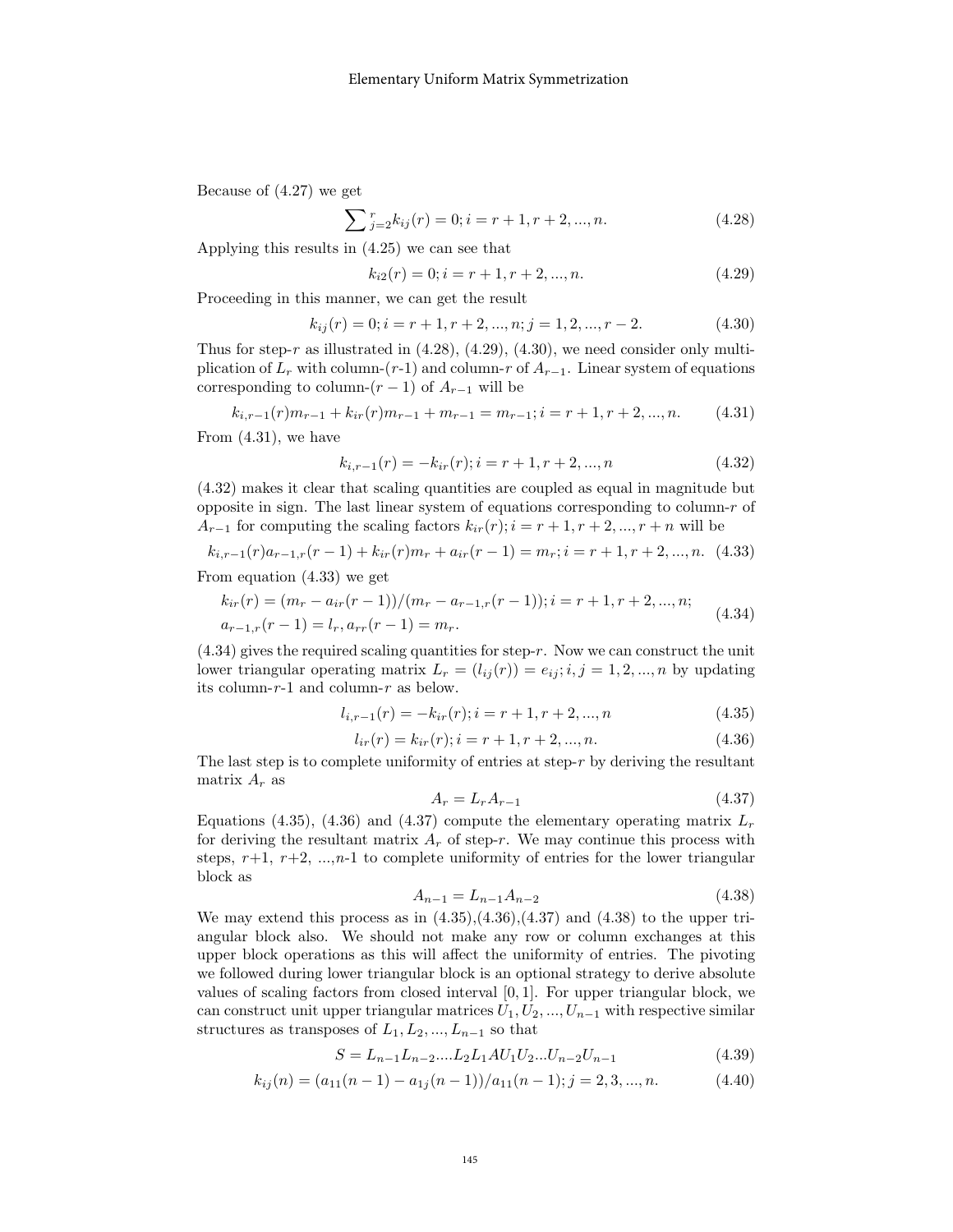Scaling factors corresponding to operator matrix  $U_1$  of (4.39) will be provided by  $(4.40).$ 

$$
k_{rj}(n+r-1) =
$$
  
\n
$$
(a_{rr}(n+r-2) - a_{rj}(n+r-2))/(a_{rr}(n+r-2) - a_{r,r-1}(n+r-2));
$$
 (4.41)  
\n
$$
j = r+1:n
$$

Scaling factors corresponding to  $U_r$  of (4.39)  $r = 2, 3, ..., n - 1$  can be computed as in (4.41). The matrix  $S = (s_{ij}); s_{ij} = s_{ji}; i, j = 1, 2, ..., n$ , is symmetric. We may call  $S$  uniformly symmetric as it has the additional structural simplicity that  $s_{ik} = s_{kj} = s_{kk}$ ;  $k = 1 : n$ , for all  $i, j > k$ ;  $i, j = 1 : n$ . The matrix S may be denoted as  $S = uniform(s_1, s_2, ..., s_n)$  where  $s_i = s_{ii}; i = 1, 2, ..., n$ .

#### 5. Properties of Scaling Factors

The matrices considered here are to be assumed from  $R^{n \times n}$ , if not exclusively stated. Some simple results are presented below, but are relevant in highlighting salient aspects of the scaling factors. We shall, for convenience, recall here equation  $(4.34)$  of generating scaling factors at step- $r$ ;

 $k_{ir}(r) = (m_r - a_{ir}(r-1))/(m_r - a_{r-1,r}(r-1)); i = r+1, r+2, ..., n; a_{r-1,r}(r) =$  $l_r, a_{rr}(r) = m_r.$ 

Lemma 5.1. If an entry  $a_{ir}(r-1) = a_{r-1,r}(r-1)$  then

$$
k_{ir}(r) = 1.\t\t(5.1)
$$

*Proof.* (5.1) follows from equation (4.34).

**Lemma 5.2.** Elementary uniform symmetricization of a nonsingular diagonal matrix 
$$
D \in R^{n \times n}
$$
 gives scaling factors  $k_{ir}(r) = 1$ ;  $i = r + 1, r + 2, ..., n; r = 1, 2, ..., n - 1$ . Product of lower(upper) operating matrices will be  $L(1)(U(1))$ .

*Proof.* From Lemma 5.1, it follows that scaling factors,  $k_{ir}(r) = 1$ ;  $i = r + 1, r +$  $2, ..., n; r = 1, 2, ..., n-1$ . In Operating matrix  $L_r$ , entries of column-r-1 and columnr are -1 and 1 respectively for  $r=2,3,\ldots,n-1$ . In matrix  $L_1$ , its entries of column-1 will be 1. Product of these will be  $L(1)$ . Similarly product of upper triangular operating matrices will be  $U(1)$ .

Lemma 5.3. If uniformity of entries of lower triangular block is considered first for a given upper triangular matrix  $U \in R^{n \times n}$ ,  $k_{ir}(r) = 1$ ;  $i = r + 1, r + 2, ..., n; r =$  $1, 2, \ldots, n-1$ . Similarly is the case with uniformity of entries of upper triangular block of a nonsingular lower triangular matrix  $L \in R^{n \times n}$ .

Proof. In both these situations, Lemma 5.1 will be applicable. Entries of a column(row) of the block being considered will be same as respective first supra(infra) entry of the column(row) Hence the result.  $\Box$ 

**Lemma 5.4.** If in  $A_{r-1}$ , an entry  $a_{ir}(r-1) = a_{rr}(r-1)$  then in  $K_r$ , corresponding sclaing factor  $k_{ir} = 0$ .

Proof. This is a direct result derived from equation (4.34). Since an entry of a column(row) is already equal to the corresponding diagonal entry, it requires only zero scaling.  $\square$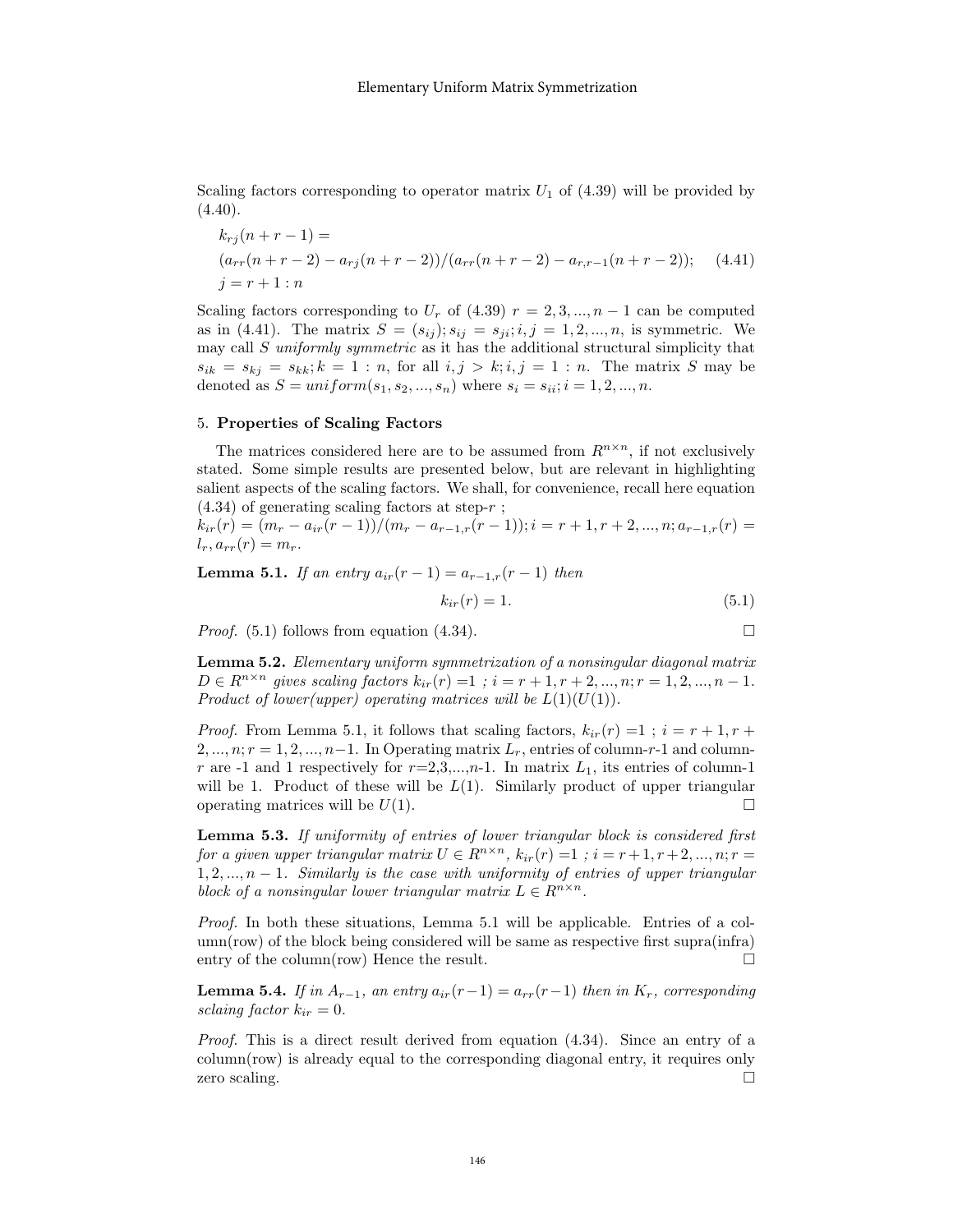Lemma 5.4 implies that for this symmetrizing process, zero is a valid scaling quantity. It also implies how to pivot with this symmetrization process. It suggests that for minimizing perturbations, we should minimize the absolute value of scaling factor  $k_{ir}$ ;  $i = r + 1$ : n in [0,1];  $r = 1$ :  $n - 1$ .

**Lemma 5.5.** If nonsingular matrix A is uniformly symmetric, then  $k_{ir} = 0; i =$  $r+1:n; r=1:n$  then  $L_i; i=1:n-1$  will be the identity matrix  $I_n$ .

Proof. This follows from Lemma 5.4.

$$
\Box
$$

**Lemma 5.6.** If  $A = const(c)$  is a constant matrix of a non-zero constant c, then the symmetrization cannot proceed beyond step-1.

Proof. This is also a special case of Lemma 5.4. For step-1, we can compute scaling factors  $k_{1r} = 0; i = 2:n$ . However, from step-2 onwards,  $a_{r,r-1}(r) = a_{rr}(r)$  $c; r = 2:n$  and so equation (4.34) breaks down. Also no column or row exchange will change the situation.  $\hfill \square$ 

While dealing with symmetrizing a given singular matrix, this will be again discussed.

There are exceptions with triangular and diagonal matrices. If A is a nonsingular triangular matrix with all non-zero entries a non-zero constant, or when A is a nonsingular diagonal matrix with all diagonal entries as a non-zero constant, then the symmetrization can be completed. Identity matrix is an example of this situation.

It follows from equation  $(4.34)$  that if two or more entries of a column-r of resultant matrix  $A_{r-1}$ ,  $a_{ir}(r-1) = a_{i+m,r}(r-1)$  then corresponding scaling factors  $k_{ir}(r) = k_{i+m,r}(r); i = r+1; m = 1, 2, \ldots (n-r-1); r = 1, 2, \ldots, n-1.$  In  $L_r$ , if we interchange  $l_{ir}(r) = -k_{ir}(r)$  and  $l_{i,r-1}(r) = k_{ir}(r)$ , we get  $L_r^{-1}$ . We may interchange the role of  $l_r, m_r$  so that  $l_r, r = 1 : n - 1$  are at pivot positions, the entries in resultant matrices  $A_r$ ,  $r = 1 : n-1$  may be minimized as per requirements of situations.

#### 6. General Properties of Elementary Uniform Symmetrization

We shall introduce here some features, advantages etc. of this symmetrization process of a given nonsingular matrix  $A \in R^{n \times n}$ .

**Lemma 6.1.** Let  $A \in \mathbb{R}^{n \times n}$  be uniformly symmetrized into  $S \in \mathbb{R}^{n \times n}$ . Then diagonalization of  $S = (s_{ij}); i, j = 1, 2, ..., n$  is by a universal congruence transformation given by  $D = bd(1, -1)^T S bd(1, -1)$ .

*Proof.* The structure of  $S = (s_{ij})$  is  $s_{ik} = s_{kj} = s_{kk}$ ,  $k = 1:n$  for all  $i, j > k; i, j =$ 1 : n. As  $bd(1, -1)$  and its transpose  $bd(-1, 1)$  reduce columns and rows, the result follows. Corresponding diagonal matrix will be given by  $D = diag(s_{11}, s_{22}$  $s_{11},..., s_{nn} - s_{n-1,n-1}$ ).

Corollary 6.1 From Lemma 6.1 it follows that

$$
S = L(1)DU(1).
$$

**Lemma 6.2.** Given a nonsingular matrix  $A \in R^{n \times n}$ , equivalent uniformly symmetric matrix and diagonal matrix  $S, D \in R^{n \times n}$  respectively can be derived in  $n-1$ steps.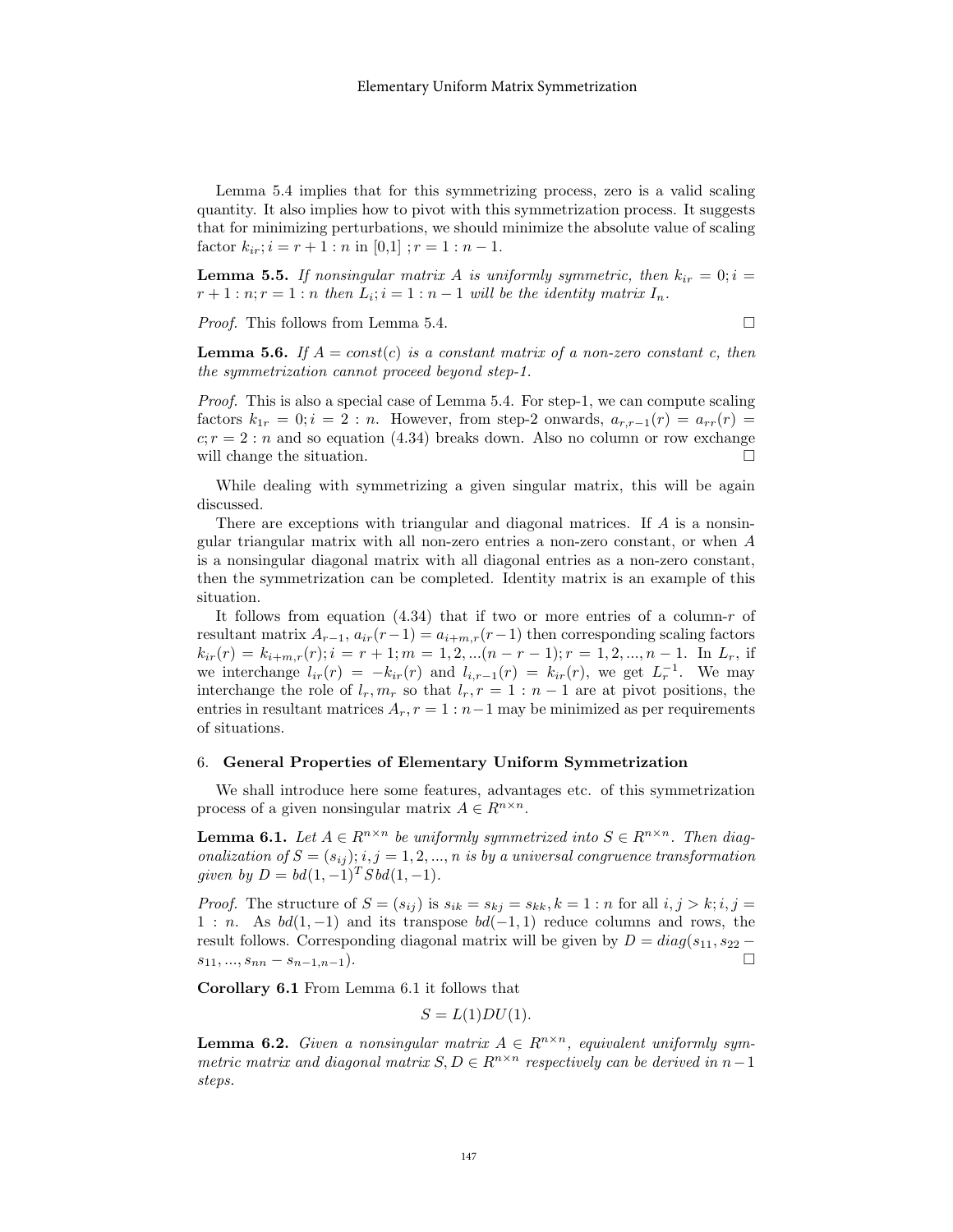Proof. We have

$$
bd(1, -1)^T A_{n-1} = U \tag{6.1}
$$

In equation  $(6.1)$ , U is an upper triangular matrix and equivalent to A. The quantities,  $a_{11}(n-1), a_{22}(n-1)-a_{12}(n-1), ..., a_{nn}(n-1)-a_{n-1,n}(n-1)$  will constitute its diagonal. During the scaling process of  $A_{n-1}$  using  $U_1, U_2, ..., U_{n-1}$  in (4.39), lower triangular block columns will be still identically equidistant from coordinate axes. So in  $A_{n-1}$  and  $A_{2n-2} = S$ ,  $a_{ii}(n-1)-a_{i-1,i}(n-1) = a_{ii}(2n-2)-a_{i-1,i}(2n-2); i =$  $2: n-1; a_{11}(n-1) = a_{11}(2n-2)$ . We have  $D = bd(-1, 1)Sbd(1, -1)$  and hence  $A_{2n-2} = L(1)DU(1)$ , where D is derivable from  $A_{n-1}$  itself at the midway of the process. Hence the result.  $\Box$ 

This makes it an easier way of symmetrizing a square matrix A compared to Adhikari<sup>[1]</sup> or by diagonalization methods where both left and right matrix multiplications are involved. This convenience of selective bypassing of operations with a triangular block minimizes computation, memory and time by half of that theoretically required in symmetrizing A into S. Also no eliminations are required. These advantages are due to the scaling process.

Corollary 6.2 Matrix  $D^{-1}$  is equivalent to  $A^{-1}$ .

Proof.

$$
D^{-1} = U(1)S^{-1}L(1) \tag{6.2}
$$

As  $S^{-1}$  is equivalent to  $A^{-1}$ , from (6.2), the result follows.

**Lemma 6.3.** Given a linear system of equations where  $A \in R^{n \times n}$  is the nonsingular coefficient matrix, then it can be solved using the resultant matrix  $A_{n-1}$  of step-n-1 of elementary symmetrization of A.

*Proof.* Consider the resultant matrix at step- $n-1$ 

$$
L_{n-1}L_{n-2}...L_1A.\t\t(6.3)
$$

In (6.3), let

$$
M = L_{n-1}L_{n-2}...L_1.
$$
\n(6.4)

From (6.3) and (6.4)

$$
A_{n-1} = MA \tag{6.5}
$$

(6.5) can be presented as

$$
U = bd(1, -1)A_{n-1}
$$
\n(6.6)

In (6.6), U is an upper triangular matrix and is equivalent to A. Let  $Ax = b$  be the given linear system. Then equivalent linear system will be given by

$$
Ux = bd(1, -1)^T Mb \tag{6.7}
$$

Backward substitution in equation (6.7) will give the unknown solution vector  $x$ .  $\Box$ 

**Lemma 6.4.** We can derive LU decomposition of  $A \in R^{n \times n}$  from elementary symmetrization of it.

*Proof.* Consider matrix  $M$  in (6.4). It is a unit lower triangular matrix. Hence from  $(6.5)$  we get

$$
A = M^{-1}bd(1, -1)^{-T}U
$$
\n(6.8)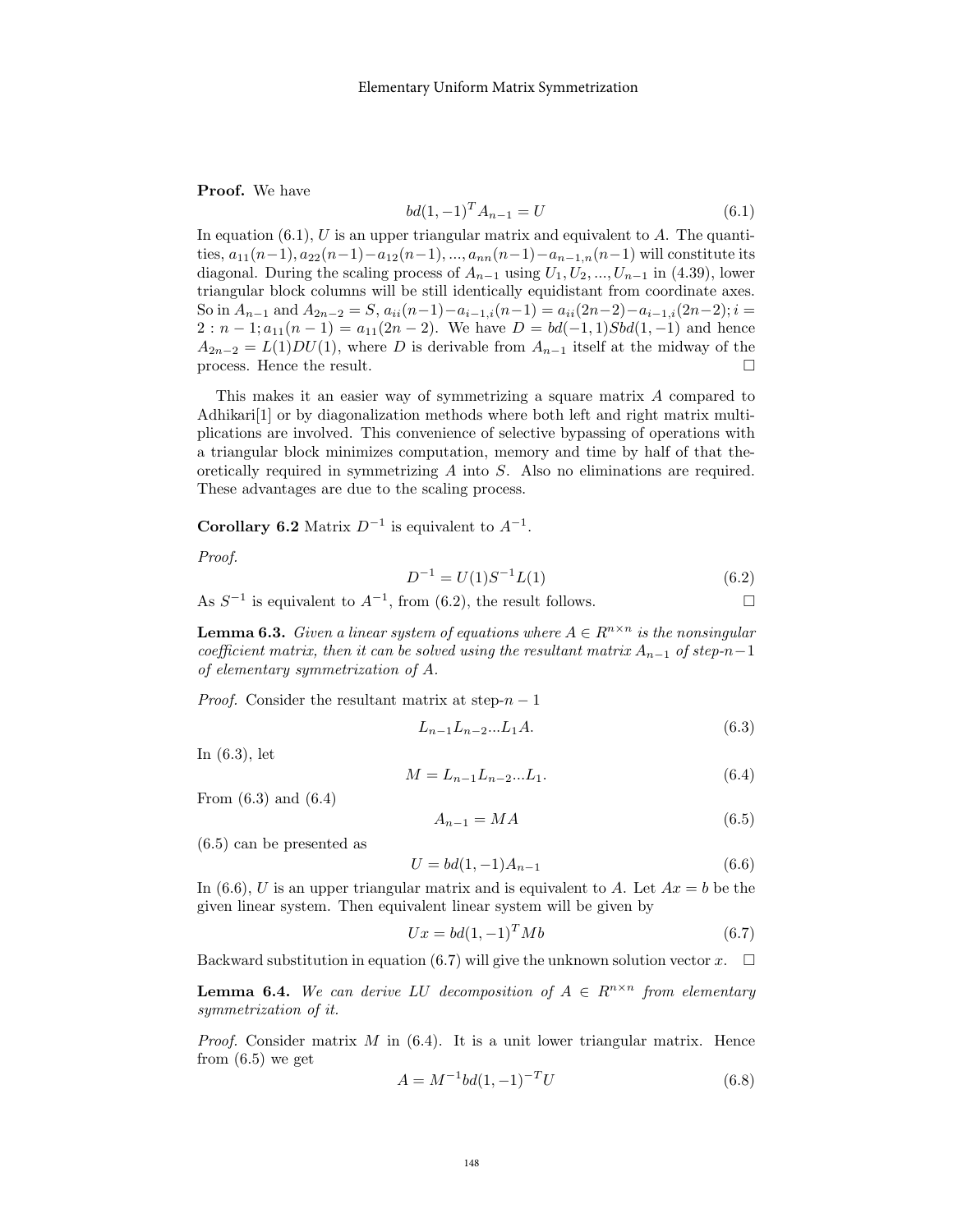Now applying  $(6.6)$  in  $(6.8)$ , we get

$$
L = M^{-1}bd(1, -1)^{-T} = M^{-1}L(1)
$$
\n(6.9)

Since  $L$  is a unit lower triangular matrix, we have from  $(6.9)$ 

$$
A = LU.\tag{6.10}
$$

 $\Box$ 

 $(6.10)$  is the decomposition from elementary symmetrization of A.

**Lemma 6.5.** If  $P \in R^{n \times n}$  is a matrix that transform  $A \in R^{n \times n}$  into uniformly symmetric matrix  $S \in R^{n \times n}$  then P is idempotent.

*Proof.* Recall from Lemma(5.5) that when A is a uniformly symmetric matrix, all operating matrices will be the identity matrix  $I_n$ . So we get

$$
P(A) = A; P(PA) = P(A) = A; P2 = P.
$$
\n(6.11)

 $(6.11)$  shows that P is idempotent.

**Lemma 6.6.** Given a nonsingular matrix  $A \in R^{n \times n}$  such that  $LAU = S; S =$  $L(1)DU(1)$  be its elementary symmetrization where  $L, U \in R^{n \times n}$  are unit lower and upper triangular matrices and  $D \in R^{n \times n}$  is diagonal matrix. Then S will be positive definite if entries of D are positive. The symmetrization will be extremely stable.

*Proof.* From resultant matrix  $A_{n-1} = (a_{ij}(n-1))$  of step-n – 1 of elementary symmetrization of A, consider equivalent diagonal matrix

$$
D = diag(d_1, d_2, ..., d_n) = diag(a_{11}(n-1), a_{22}(n-1) - a_{12}(n-1), ..., a_{nn}(n-1) - a_{n-1,n}(n-1).
$$
\n(6.12)

Computed D in (6.12) from  $A_{n-1}$  will be same as that from S of (4.39) and recalling from (4.39), we have

$$
L_{n-1}L_{n-2}....L_2L_1AU_1U_2...U_{n-2}U_{n-1} = S = L(1)DU(1).
$$
 (6.13)

In (6.13), as  $d_1, d_2, ..., d_n > 0$ , Let  $Q = L(1)diag(d_1^{1/2}, d_2^{1/2}, ..., d_n^{1/2})$ . Then  $S =$  $QQ<sup>T</sup>$  and recalling from [6], S is a positive definite matrix.

$$
L_{n-1}L_{n-2}....L_2L_1AU_1U_2...U_{n-2}U_{n-1} = QQ^T.
$$
\n(6.14)

Also from [6], in line with the classical Cholesky decomposition of symmetric positive definite matrices, symmetrization  $(6.14)$  is an extremely stable process.  $\Box$ 

Equation (6.14) is a generalized extension of Cholesky decomposition into the subspace of all non-singular matrices of  $R^{n \times n}$ . It proves that any nonsingular matrix  $A \in \mathbb{R}^{n \times n}$  which has all positive entries in its equivalent diagonal matrix, has an equivalent symmetric positive definite matrix S in  $R^{n \times n}$ . The matrix Q in (6.14) has row(column)wise constant entries and has same structure of matrix factors, Nair[8] derived from his non-unit bidiagonal decomposition of matrix A.

**Lemma 6.7.** The matrix  $W \in R^{n \times n}$ 

$$
W = U(1)DL(1) \tag{6.15}
$$

is a symmetric matrix, where  $D = diag(d_1, d_2, ..., d_n)$ .

*Proof.* Let 
$$
W = (w_{ij})
$$
. In (6.15) as  $U(1) = L(1)^T$ ,  $w_{ij} = w_{ji}$ ;  $i, j = 1 : n$ .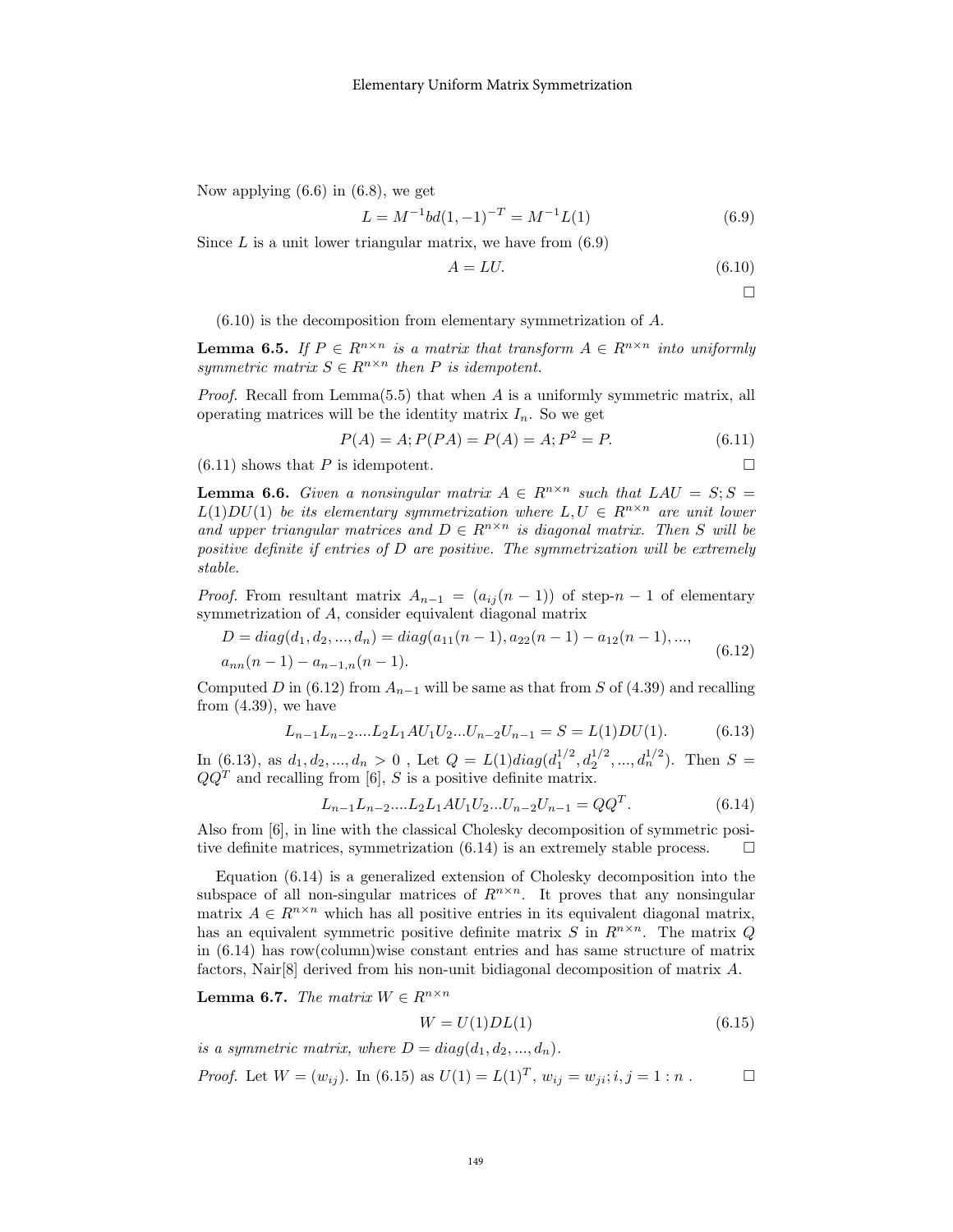Matrix W is in fact uniformly persymmetric matrix in the sense that  $w_{ik} =$  $w_{kj} = w_{kk}, k = 1 : n \text{ for } i, j < k; i, j = 1 : n.$ 

**Lemma 6.8.** Given a nonsingular and symmetric matrix  $A \in \mathbb{R}^{n \times n}$ , then from its elementary symmetrization, it can be derived  $S = LAL^{T}$  where  $L \in R^{n \times n}$  is a unit lower triangular matrix and S is the equivalent uniformly symmetric matrix of A. If A is also positive definite, then  $A = GG^T$ , the Cholesky triangular decomposition of A.

*Proof.* If A is uniformly symmetric, then  $L = U = I_n$ , U being unit upper triangular component of  $A$  and the result is true. Now if  $A$  is symmetric, we have from  $(4.39)$ ,  $L_{n-1}L_{n-2}...L_2L_1AU_1U_2...U_{n-2}U_{n-1} = S$ . This can be written as  $LAU = S, L =$  $L_{n-1}L_{n-2}...L_2L_1; U = U_1U_2...U_{n-2}U_{n-1};$  Let  $S = uniform(s_1, s_2, ..., s_n)$ . From consistency of linear systems for solving scaling factors to construct  $L, U$ , we have

$$
LAU = (LAU)^{T} = U^{T}AL^{T} \Rightarrow L = U^{T} \Rightarrow LAL^{T} = S.
$$
 (6.16)

(6.16) is the decomposition of A.

$$
A = L^{-1}L(1)DU(1)L^{-T}; D = diag(d_1, d_2, ..., d_n) = diag(s_1, s_2 - s_1, ..., s_n - s_{n-1})
$$
\n(6.17)

Now if A is also positive definite, then in (6.17), let  $G = L^{-1}L(1)diag(d_1^{1/2}, d_2^{1/2}, ..., d_n^{1/2})$ so that

$$
A = GG^T \tag{6.18}
$$

In  $(6.18)$  lower triangular matrix G is the classical Cholesky Triangle derived from the elementary uniform symmetrization (6.16) which is extremely stable [6].  $\Box$ 

**Lemma 6.9.** Given a nonsingular matrix  $A \in \mathbb{R}^{n \times n}$  such that  $LAU = S$  is its elementary symmetrization, then  $S = uniform(s_1, s_2, ..., s_n)$  is nonsingular if and only if for any two consecutive entries,  $s_i \neq s_{i+1}; i = 1 : n - 1$ .

*Proof.* Let S be nonsingular. Then from resultant matrix  $A_{n-1}$ , we have  $d_1 =$  $a_{11}(n-1), d_i = a_{ii}(n-1) - a_{i-1,i}(n-1); i = 2, 3, ..., n-1$  are non-zeros. Consider their partial sums  $s_i = d_1 + d_2 + \dots + d_i; i = 1, 2, 3, \dots, n$ . It cannot be possible that  $s_i = s_{i+1}$  for some  $i; i = 1, 2, ..., n-1$ . Conversely, if for some index  $i \geq 2$ ,  $s_i = s_{i-1}$ , then  $d_i = s_i - s_{i-1} = 0 = a_{ii}(n-1) - a_{i-1,i}(n-1)$ . So equivalent matrix A will be a singular matrix. S is singular. This proves that when none of these entries  $s_1, s_2, ..., s_n$ , repeat consecutively, two adjacent entries will not become equal. Then matrix S will be nonsingular.

**Lemma 6.10.** Elementary symmetrization of a nonsingular matrix  $A \in R^{n \times n}$ into a uniformly symmetric matrix  $S \in R^{n \times n}$  can be transformed as an equivalence symmetrization.

Proof. Recalling from equation (4.39), we have

$$
L_{n-1}L_{n-2}....L_2L_1AU_1U_2...U_{n-2}U_{n-1} = S \t\t(6.19)
$$

Let  $B \in R^{n \times n}$  be a nonsingular matrix. Then consider nonsingular matrices  $S_1, S_2 \in R^{n \times n}$  deduced from (6.19) and given by

$$
S_1 = (L_{n-1}L_{n-2}....L_2L_1)^T B \tag{6.20}
$$

$$
S_2 = (U_1 U_2 ... U_{n-2} U_{n-1}) B \tag{6.21}
$$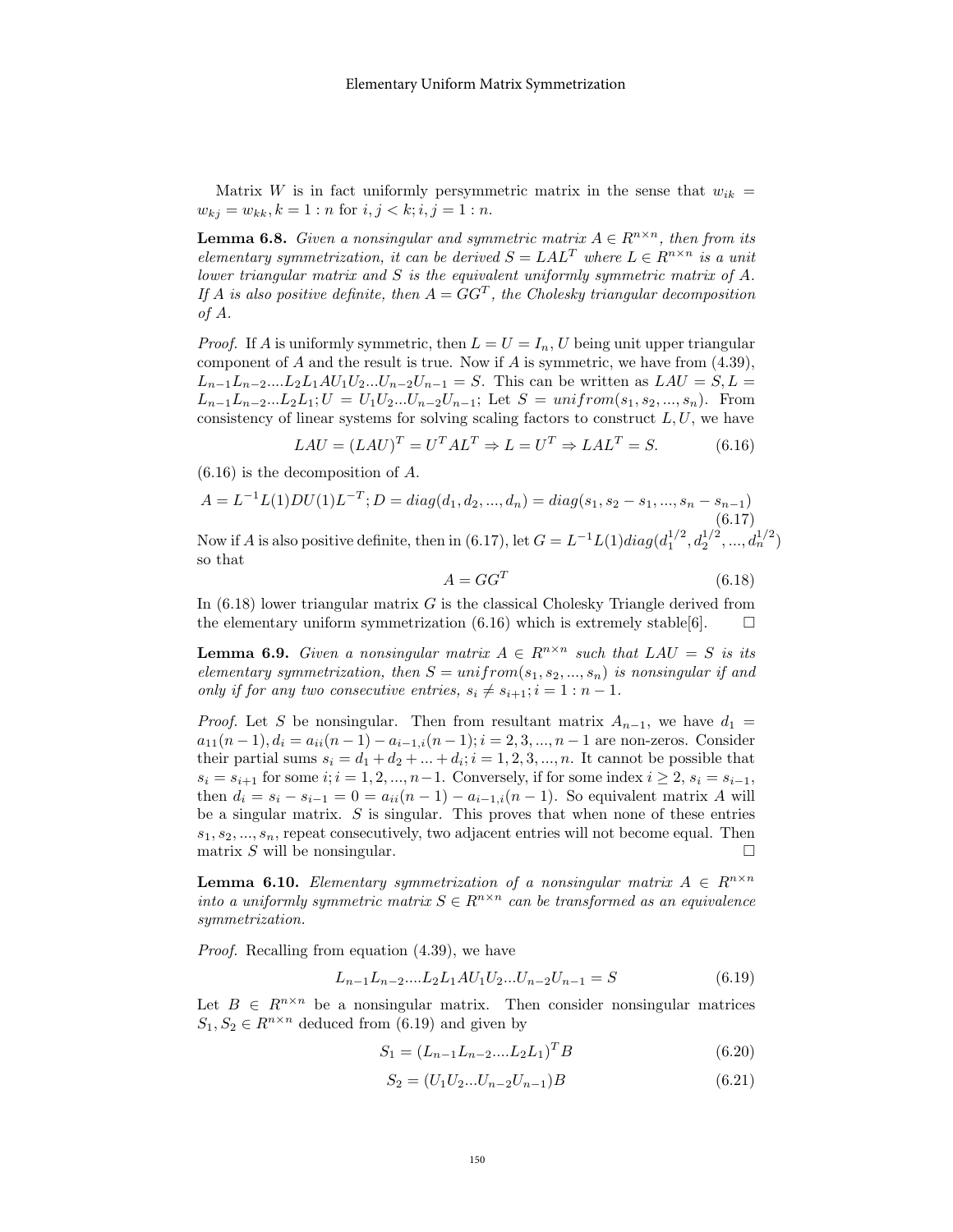$(6.20)$  and  $(6.21)$  represent the factors that Adhikari [1] requires for equivalence symmetrization and so we have

$$
\widetilde{A} = S_1^T A S_2 \tag{6.22}
$$

$$
\widetilde{A} = B^T S B \tag{6.23}
$$

Equation (6.22) is an example of the equivalence symmetrization proposed by Adhikari<sup>[1]</sup>. Equation  $(6.23)$  is a congruence transformation which also gives the same symmetric matrix  $A$  derived from  $S$ . This is a generalization of the equivalence symmetrization by congruence transformation on the uniformly symmetric matrix S. This generalization also simplifies the process because of the easiness in deriving S from the elementary symmetrization of  $A$  as well as the easiness of the congruence transformation. In order to simplify the process further we can even consider  $B \in R^{n \times n}$  in (6.20), (6.21) as a nonsingular diagonal matrix.

**Lemma 6.11.** Given matrix  $A \in R^{n \times n}$ , there exists a nonsingular matrix  $B \in$  $R^{n \times n}$  to derive an equivalent symmetric matrix  $\widetilde{A} \in R^{n \times n}$  such that  $\widetilde{A} = B^{T}SB$ .

*Proof.* If A is nonsingular, then by Lemma 6.10 the result is true. Suppose A is singular with rank  $r, n > r > 0$ . Then we can continue elementary symmetrization up to step-r. Correspondingly we can derive from resultant matrix  $A_r(r)$  partial sums  $s_1, s_2, ..., s_r$ , and for the remaining  $n - r$  entries, we may repeat  $s_r$ ,  $n - r$ times to obtain  $S \in R^{n \times n}$  as  $S = uniform(s_1, s_2, ... s_{r-1}, s_r, s_r, ..., s_r)$ . Now for any nonsingular matrix  $B \in R^{n \times n}$  we can derive  $\widetilde{A} = B^{T}SB$ . This equivalent matrix  $\overrightarrow{A}$  is also symmetric. If  $\overrightarrow{A}$  is zero matrix, then  $\overrightarrow{S}$  also will be zero and the result holds for any nonsingular matrix  $\overrightarrow{B}$ . result holds for any nonsingular matrix B.

In section-5, we discussed that if A is a constant matrix, elementary symmetrization procedure will fail after step-1. This is a special case of this lemma when rank  $r = 1$ . We see that symmetrizing constant matrix also into an equivalent symmetric matrix has no restriction in this manner. Thus we have shown that when it comes to elementary symmetrization, any given matrix  $A \in R^{n \times n}$  can be symmetrized into an equivalent symmetric matrix in a more generalized way.

#### 7. Singularities of a Matrix and its Elementary Symmetrization

Column(row) dependencies in elementary uniform symmetrization can be summarized in this way. At step-r, in column-r of resultant matrix  $A_{r-1}$ , it can be observed that  $a_{r-1,r}(r-1) = a_{rr}(r-1)$ ; for some  $r = 2 : n-1$ . Hence scaling factors using equation (4.34) cannot be computed. The process breaks and such dependencies will be reflected as visual patterns in appropriate resultant matrices.

**Lemma 7.1.** In matrix  $A \in \mathbb{R}^{n \times n}$ ,  $A = (a_{ij}); i, j = 1:n$  if column-r is linearly dependent on columns l and m,  $(n-1) \ge r > m > l \ge 1$  so that  $a_{ir} = \alpha a_{il} + \beta a_{im}; i =$  $1 : n; \alpha, \beta \in R$  are scalars, then in the resultant matrices  $A_m, A_{m+1}, ..., A_{r-1}$ 

$$
a_{ij}(j-1) = \alpha a_{ll}(l-1) + \beta a_{mm}(m-1); i = m, m+1, ..., n; j = m, m+1, ..., r-1, (7.1)
$$

are constant entries and the symmetrization process breaks at step-r.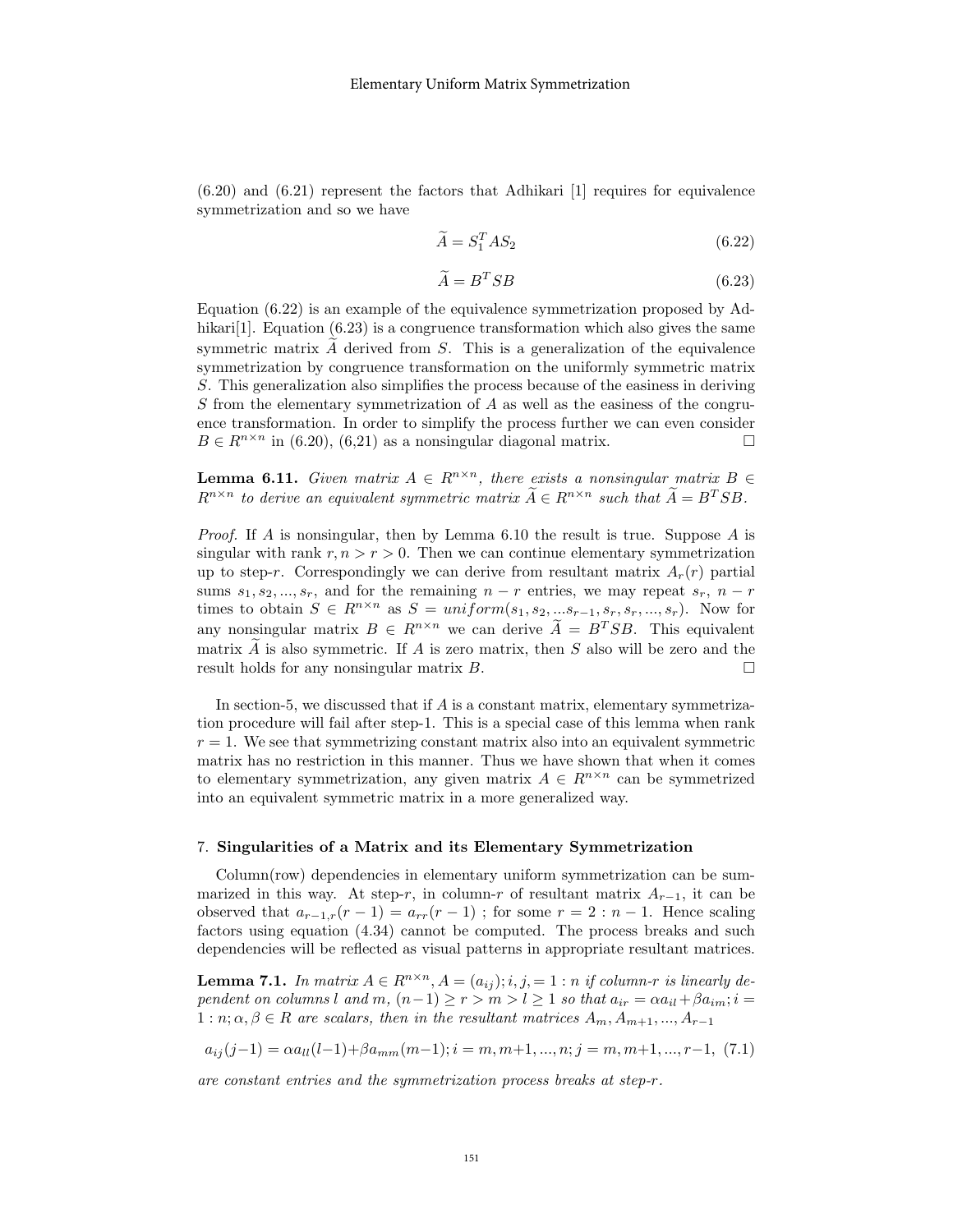*Proof.* Column dependency  $a_{ir} = \alpha a_{il} + \beta a_{im}$ ;  $i = 1 : n$  will be preserved from step-1 to step-(l − 1) in resultant matrices  $A_1, A_2, ..., A_{l-1}$ . At step-l, in the matrix multiplication,  $A_l = L_l A_{l-1}$ , column-r entries will be scaled as

$$
a_{ir}(l) = \alpha a_{ll}(l) + \beta a_{im}(l); i = l + 1, l + 2, ..., n.
$$
\n(7.2)

At step-m, in the matrix multiplication  $A_m = L_m A_{m-1}$  the scaling of entries in column-r will be

$$
a_{ir}(m) = \alpha a_{ll}(l) + \beta a_{mm}(m); i = m+1, m+2, ..., n.
$$
 (7.3)

These are constant entries in column- $r$  during the processing of uniformity of entries at a previous step-m. This out of turn uniformity of column-r extends to beyond the lower triangular block to equalize upper block entries  $a_{mm}(m), a_{m-1,m}(m), \ldots a_{r+1,m}(m)$ with its diagonal entry  $a_{rr}(m) = \alpha a_{ll}(l) + \beta a_{mm}(m)$ . This will be then a visual strip of constant numbers which is an out of turn, isolated and extended to upper triangular block uniformity of entries. This strip of constant entries of column- $r$ will be persistent through step- $m + 1$ , step- $m + 2$ ,...,step- $r - 1$  because of the scaling by  $\pm k_{ij}(j); i = j + 1, j + 2, ..., n; j = m + 1, m + 2, ..., r - 1$ . While computing scaling factors  $k_{ir}$ ;  $i = r + 1, r + 2, ..., n$  at step-r, by applying equation (4.34), since  $a_{r-1,r}(r-1) = a_{rr}(r-1) = \alpha a_{ll}(l) + \beta a_{mm}(m)$ , the equation fails and the process breaks.  $\square$ 

Suppose that the column dependency is limited to  $a_{ir} = \alpha a_{il} + \beta a_{im}; i = 1, 2, ...r$ the leading principal submatrix of dimension  $r \times r$ . Then also the above out of turn uniformity of entries, isolated and extending to upper block can be observed, but trimmed to diagonal entry  $a_{rr}(r)$ . Also if a leading column  $1 \leq (r) < l < m < n$ is dependent on succeeding column-l and column-m, at step-m this uniformity of entries, extending to upper triangular block can be observed. The process will be breaking at step-m.

Recalling from [6], rank of  $n \times n$  matrix A is defined as the maximum number of linearly independent rows(columns) of A. Suppose rank of A is  $r$ . Let it be symmetrized up to step-r, by appropriate row(column) exchanges whenever an out of turn uniformity of current column is encountered. Then remaining  $n-r$  columns will form a block of zig-zag pattern of strips of constant entries in these columns.

The dependency of rows is handled in a different way. A dependent row is replaced by independent rows on turn to turn basis. This is like approaching closer to the dependent row. Finally an independent row become adjacent to the dependent row. In this way two adjacent rows become identical and the process breaks.

**Lemma 7.2.** In matrix  $A \in R^{n \times n}$ ,  $A = (a_{ij}); i, j = 1 : n$  if row -r is linearly dependent on row-l and row-m,  $(n-1) \ge r > m > l \ge 1$  so that  $a_{rj} = \alpha a_{lj} +$  $\beta a_{mj}$ ;  $j = 1, 2, ..., n; \alpha, \beta \in R$  are scalars, then

- $a_{rj}(j) = \alpha a_{lj}(j) + \beta a_{rj}(j); j = 1, 2, \ldots, l + 1, \ldots, m 1.$
- At Step- $m : a_{rj}(m) = a_{ij}(m); j = 1 : n; k_{r+1,m}(m) = 1$
- At Step- $m+1 : a_{rj}(m+1) = a_{ij}(m+1); j = 1, 2, ..., n; k_{r+1,m+1}(m+1) = 1$
- At Step- $m+2 : a_{rj}(m+2) = a_{ij}(m+2); j = 1, 2, ..., n; k_{r+1,m+2}(m+2) = 1$
- •
- •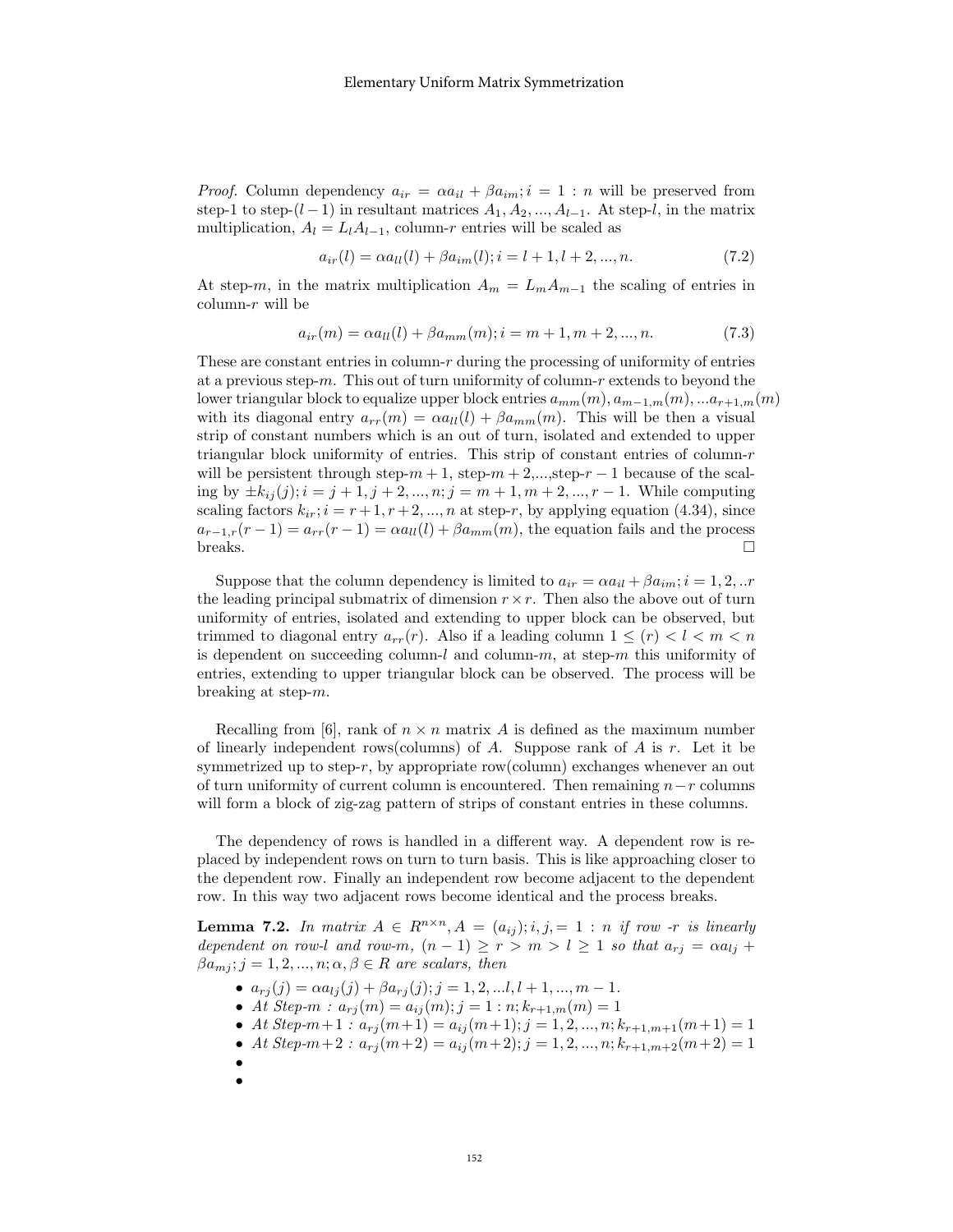• At Step-r-1: 
$$
a_{r,j}(r-1) = a_{r-1,j}(r-1); j = 1 : n; k_{rr}(r) = 1
$$

The process breaks at step-r.

*Proof.* At step-l, the entry  $a_{rl}(l) = \alpha a_{ll}(l) + \beta a_{ml}(l)$ . This is because of uniformity of entries at step-l. Other entries of row-r will be linear combination of entries of these two rows. This will continue up to step- $m-1$ . At stepm the entry  $a_{rm}(m) = a_{mm}(m)$ . This is because of the uniformity of entries of column-m. Because of uniformity of entries of previous columns, the entries  $a_{r,j}(m) = a_{m,j}(m); j = 1, 2, \dots m-1$ . Since row-r depends both on row-l and row $m, l \leq m$  and as uniformity of entries of both the corresponding columns l and m are completed, all remaining columns  $m + 1, m + 2, \dots n$  of row-r are such that  $a_{rj}(m) = a_{mj}(m); j = m+1, ..., n$ . In the next step- $m+1$ , as  $a_{r,m}(m) = a_{m,m+1}(m)$ ;we get  $k_{r+1,m+1}(m+1) = 1; k_{r+1,m}(m+1) = -1.$  Then in the matrix multiplication,  $A_{m+1} = L_{m+1}A_m$  we get

$$
a_{rj}(m+1) = -a_{rj}(m) + a_{mj}(m) + a_{m+1,j}; j = 1:n;
$$
\n(7.4)

Since  $a_{rj}(m) = a_{mj}(m); j = 1:n$ , the row  $a_{rj}(m+1)$  of  $A_{m+1}$  will be replaced with the row- $m + 1$  of  $A_m$ . Thus

$$
a_{rj}(m+1) = a_{m+1,j}(m)j = 1:n.
$$
\n(7.5)

Again when we compute the scaling factors from column- $(m + 1)$  of  $A_{m+1}$ , as row entries  $a_{rj}(m+1) = a_{m+1,j}(m+1); j = 1:n$ , the scaling factors  $k_{r,m+2}(m+2) =$  $1; k_{r,m+1}(m+1) = -1.$  Due to this, in resultant matrix  $A_{m+2}$ , row-r will be replaced with row- $m + 2$ . This turn by turn replacement of row-r in resultant matrices will be continuing till step- $(r-1)$ . At step-r, as row-r - 1 and row-r are identical in  $A_{r-1}$ , scaling factors cannot be computed and the process will break.  $\square$ 

Above result will be true for the leading principal submatrix of dimension  $r \times r$ also when it is singular as stated above but trimmed to column- $r$ . The difference is that in the submatrix level column(row) dependency, we will be able to complete the process by suitable row exchanges among row-r through row-n. In the full column or row dependency also we may be able to appropriately exchange columns(rows) and continue the process for row-r. But we will not be able to complete the process through the required  $n-1$  steps.

Suppose all remaining rows,  $r + 1, r + 2, \ldots$  are dependent rows of some of the previous rows  $1, 2, ..., r$ . Because of Lemma-7.2, all these rows, row-r + 1, row-r + 2, ..., row-n, will be identical with last processed independent row- $r-1$ . Thus a patch of column-wise constant entries will be visible across these remaining rows in the resultant matrix  $A_r$ . This highlights that A is of rank-r – 1. Summarizing these results we have

**Lemma 7.3.** If all n leading principal sub-matrices of nonsingular matrix  $A \in$  $R^{n\times n}$  are nonsingular then uniformity of entries of lower triangular block can be completed without any column or row exchanges in  $n-1$  steps.

Had we started with the upper triangular block, the role will be exchanged and whatever results stated for columns will be applicable to rows instead.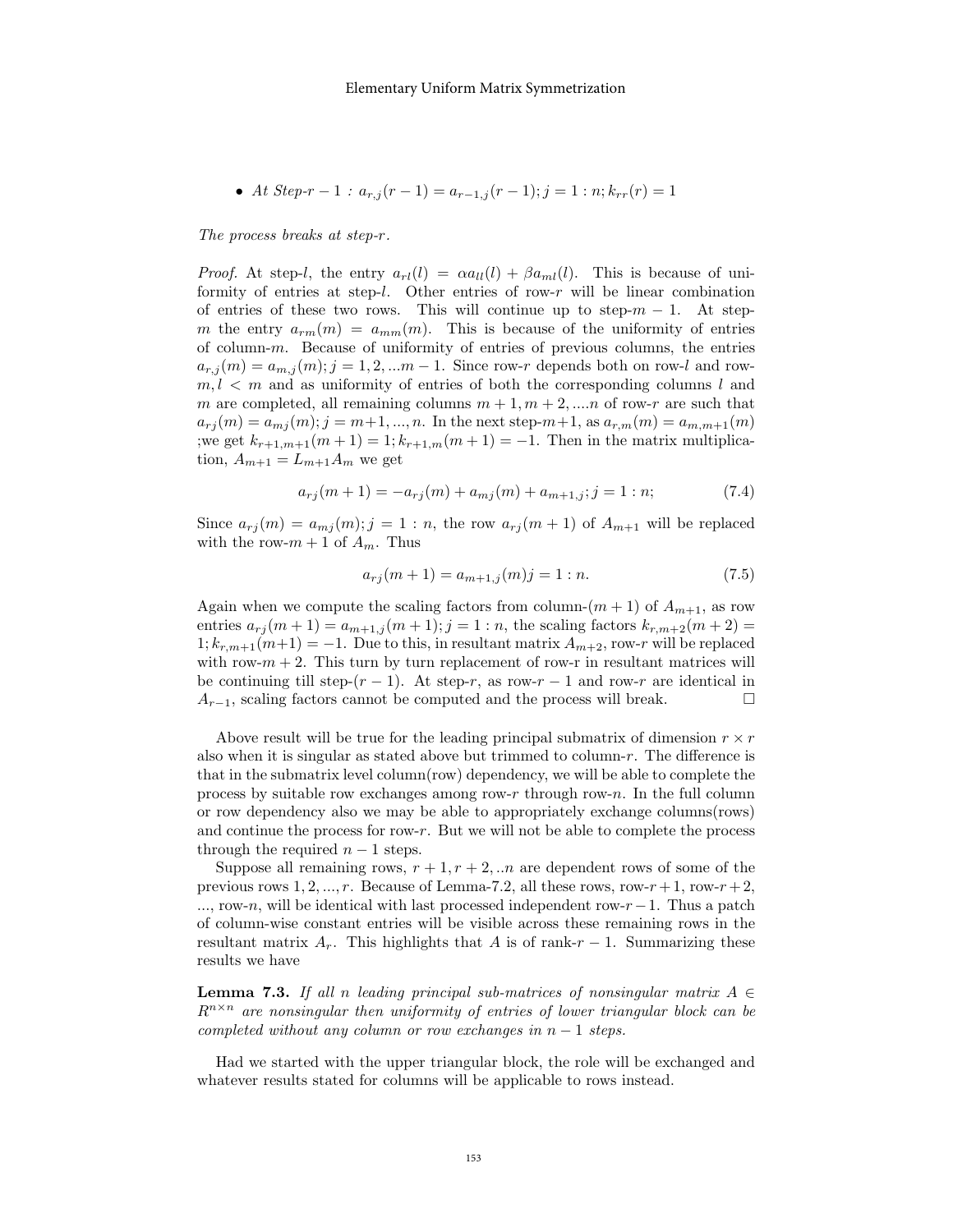## 8. Numerical Illustration of Elementary Symmetrization

Hilbert matrix  $H = (h_{ij}); h_{ij} = 1/(i + j - 1)$  of dimension  $4 \times 4$  is considered to illustrate the symmetrization process. It is ill-conditioned and incurable[10,16]. H is symmetric and totally positive. For H, by default, scaling factors will be in closed interval [0, 1].

Example-1 Symmetrization of H-4 Step-1

$$
L_1 = \begin{pmatrix} 1 & 0 & 0 & 0 \ 0.5 & 1 & 0 & 0 \ 0.666667 & 0 & 1 & 0 \ 0.75 & 0 & 0 & 1 \end{pmatrix}; A = \begin{pmatrix} 1 & 0.5 & 0.33 & 0.25 & 0.20 \ 0.33 & 0.25 & 0.20 & 0.17 \ 0.25 & 0.20 & 0.17 & 0.14 \end{pmatrix}
$$
  
\nStep-2  
\n
$$
L_2 = \begin{pmatrix} 1 & 0 & 0 & 0 \ 0 & 1 & 0 & 0 \ 1.33E - 15 & -1.33E - 15 & 1 & 0 \ -0.1 & 0.1 & 0 & 1 \end{pmatrix}; A_1 = \begin{pmatrix} 1 & 0.5 & 0.333 & 0.25 \ 1 & 0.58333 & 0.416667 & 0.325 \ 1 & 0.575 & 0.416667 & 0.330357 \end{pmatrix}
$$
  
\nStep-3  
\n
$$
L_3 = \begin{pmatrix} 1 & 0 & 0 & 0 \ 0 & 1 & 0 & 0 \ 0 & 0 & 1 & 0 \ 0 & 0 & 1 & 0 \end{pmatrix}; A_2 = \begin{pmatrix} 1 & 0.5 & 0.333 & 0.25 \ 1 & 0.583333 & 0.416667 & 0.325 \ 1 & 0.583333 & 0.422222 & 0.333333 \end{pmatrix}
$$
  
\n
$$
A_3 = \begin{pmatrix} 1 & 0 & 0 & 0 \ 1 & 0 & 0 \ 1 & 0 & 1 \ 0.5 & 0.333 & 0.25 \ 1 & 0.58333 & 0.425 & 0.337857 \end{pmatrix}
$$
  
\n
$$
A_3 = \begin{pmatrix} 1 & 0.5 & 0.333 & 0.25 \ 1 & 0.58333 & 0.416667 & 0.325 \ 1 & 0.58333 & 0.422222 & 0.333333 \ 1 & 0.583333 & 0.4
$$

tors for a given matrix. Whole processes on A are completed with step-3 itself as against the total six steps. All diagonal entries are positive and so decomposition  $QQ<sup>T</sup>$  for S will be stable by Lemma-6.8.

Example-2 : Out of turn uniformity of entries of dependent columns.  $\sqrt{ }$  $\overline{\phantom{a}}$ 1 0.50 2.00 2.50 0.5 0.33 1.00 1.67 0.33 0.25 0.67 1.25  $(0.25 \t 0.20 \t 0.50 \t 1.00) \begin{cases} 1 & 0.575 \t 2 \end{cases}$ <br>tep-1 Matrix Step-2 Resultant Matrix  $\setminus$  $\Big\}$ 71  $\begin{array}{c} 1 \\ 1 \\ 1 \end{array}$  $0.50$  2 2.5  $\begin{array}{cccc} 0.583333 & \textbf{2} & 2.916667 \\ 0.583333 & \textbf{2} & 2.916667 \end{array}$  $0.583333$  **2** 2.916667<br>0.575 **2** 2.875  $0.575$  **2** 2.875  $\setminus$  $\Big\}$  $\sqrt{ }$  $\overline{\phantom{a}}$  $0.5$  2 2.5 1 0.583333 2 2.916667 1 0.583333 2 2.916667 1 0.583333 2 2.916667  $\setminus$  $\overline{\phantom{a}}$ Step-1 Matrix Step-2 Resultant Matrix Step-3 Resultant Matrix. Column-3, 4 are dependent on column-1,2 respectively. At step-2, uniformity of entries of column-3(Bold Font) is out of turn. At step-3, column-3 uniformity is preserved, out of turn uniformity of entries of column-4(bold font) is displayed.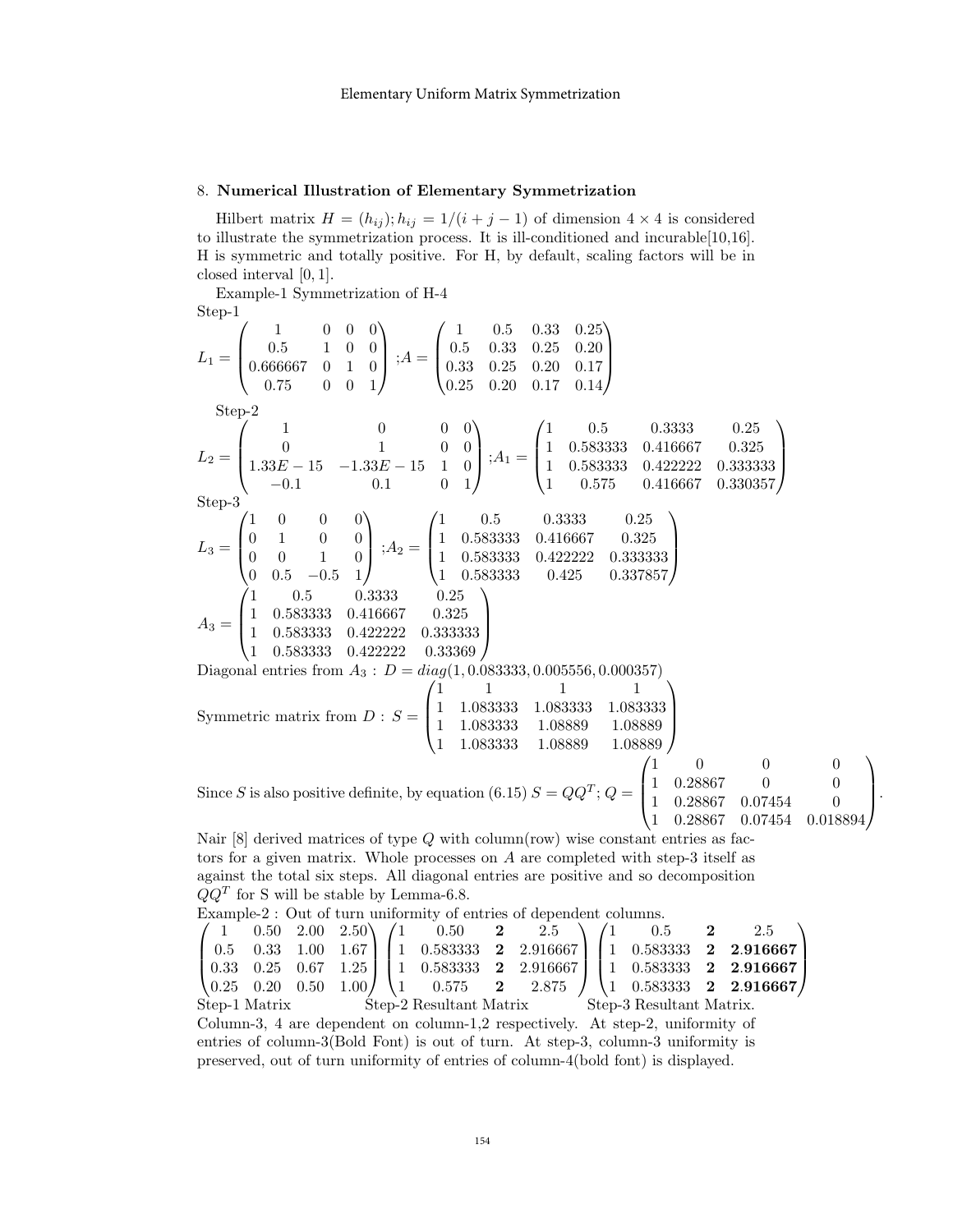Example-3 : Turn by turn replacement of dependent row by current independent rows. Row-3, 4 are dependent on Row-1,2 respectively.

|  |  |  |  | Step-1 Matrix Step-2 Resultant Matrix Step-3 Resultant Matrix. |  |  |                                                                                                                                                                                                                                            |  |  |  |  |  |
|--|--|--|--|----------------------------------------------------------------|--|--|--------------------------------------------------------------------------------------------------------------------------------------------------------------------------------------------------------------------------------------------|--|--|--|--|--|
|  |  |  |  |                                                                |  |  | $\begin{pmatrix} 1 & 0.50 & 0.33 & 0.25 \\ 0.33 & 0.25 & 1 \end{pmatrix}$ $\begin{pmatrix} 1 & 0.50 & 0.333333 & 0.25 \\ 0.33333 & 0.25 & 0.33333 & 0.325 \\ 0 & 0 & 0 & 0.33333 & 0.325 \\ 0 & 0 & 0 & 0 & 0.33333 & 0.335 \end{pmatrix}$ |  |  |  |  |  |
|  |  |  |  |                                                                |  |  | $\begin{bmatrix} 0.50 & 0.33 & 0.25 & 0.20 \end{bmatrix}$ $\begin{bmatrix} 1 & 0.583333 & 0.416667 & 0.325 \end{bmatrix}$ $\begin{bmatrix} 1 & 0.583333 & 0.41667 & 0.325 \end{bmatrix}$                                                   |  |  |  |  |  |
|  |  |  |  |                                                                |  |  | $\begin{bmatrix} 2 & 1.00 & 0.67 & 1.25 \end{bmatrix}$   1 0.50 0.333333 0.25   1 0.583333 0.41667 0.325                                                                                                                                   |  |  |  |  |  |
|  |  |  |  |                                                                |  |  | $\begin{bmatrix} 0.75 & 0.50 & 0.38 & 0.30 \end{bmatrix}$ $\begin{bmatrix} 1 & 0.625 & 0.458333 & 0.3625 \end{bmatrix}$ $\begin{bmatrix} 1 & 0.583333 & 0.41667 & 0.325 \end{bmatrix}$                                                     |  |  |  |  |  |
|  |  |  |  |                                                                |  |  | $\lambda_{i+1}$ and $\lambda_{i+1}$ and $\lambda_{i+1}$ and $\lambda_{i+1}$ and $\lambda_{i+1}$ and $\lambda_{i+1}$ and $\lambda_{i+1}$                                                                                                    |  |  |  |  |  |

At step-2, dependent row-3(bold font) is replaced with independent row-1. At step-3, both dependent row-3 and row-4(bold font) are replaced with independent row-2.

#### 9. Conclusions

Symmetrization of a given nonsingular square matrix  $A \in R^{n \times n}$  using elementary column(row) operations is introduced. The procedure progresses in a similar way as classical Gauss elimination. Contrary to eliminating entries, here for symmetry, column(row)wise lower and upper triangular blocks are scaled to become identical with corresponding diagonal entries. It is proved that in this way only one triangular block, either lower or upper block need be processed for symmetry. Entries of equivalent diagonal matrix  $D$  can be derived as differences of first supra(infra) entries from diagonal entries of resultant matrix  $A_{n-1}$  of step- $n-1$ . It thus reduces the processing requirements to just half of the total  $2(n - 1)$  steps. As the symmetric matrix  $S$  is provided by a universal congruence transformation  $S = L(1)DU(1)$ , eliminations of row or column entries also can be avoided. In this way  $S = (s_{ij})$  has a simpler structure compared to symmetric matrices. Its structure is  $s_{ik} = s_{ki} = s_{kk}$ ,  $k = 1:n$ , for all  $i, j > k, i, j = 1:n$ . General properties of the symmetrization process and matrix  $S$  are discussed. Scaling factors applied by operator matrices are coupled as equal in magnitude but opposite in signs. Because of this property, it is called elementary uniform symmetrization. Zero is a valid scaling quantity and based on this feature, a pivoting strategy is presented. It is shown that this symmetrization is applicable to any given square matrix  $A \in R^{n \times n}$  for deriving its equivalent symmetric matrix  $S$  in a generalized way. When entries of  $D$ are positive, classical Cholesky decomposition can be applied to such matrices for deriving equivalent Cholesky triangular matrix components. The symmetrization is extremely stable in such cases. A generalized extension of Cholesky decomposition to the subspace of all nonsingular square matrices is presented. The type-2 equivalence symmetrization proposed by Adhikari[1] is also generalized in a more simplified way as a congruence transformation. It is shown that dependencies of columns(rows) are presented as visual patterns in appropriate resultant matrices of the process.

#### Acknowledgements

Author wishes to acknowledge the VSSC editorial board and management for making necessary arrangements to review this article and for giving permission to publish it. .

This research did not receive any specific grant from funding agencies in the public, commercial, or not-for-profit sectors.